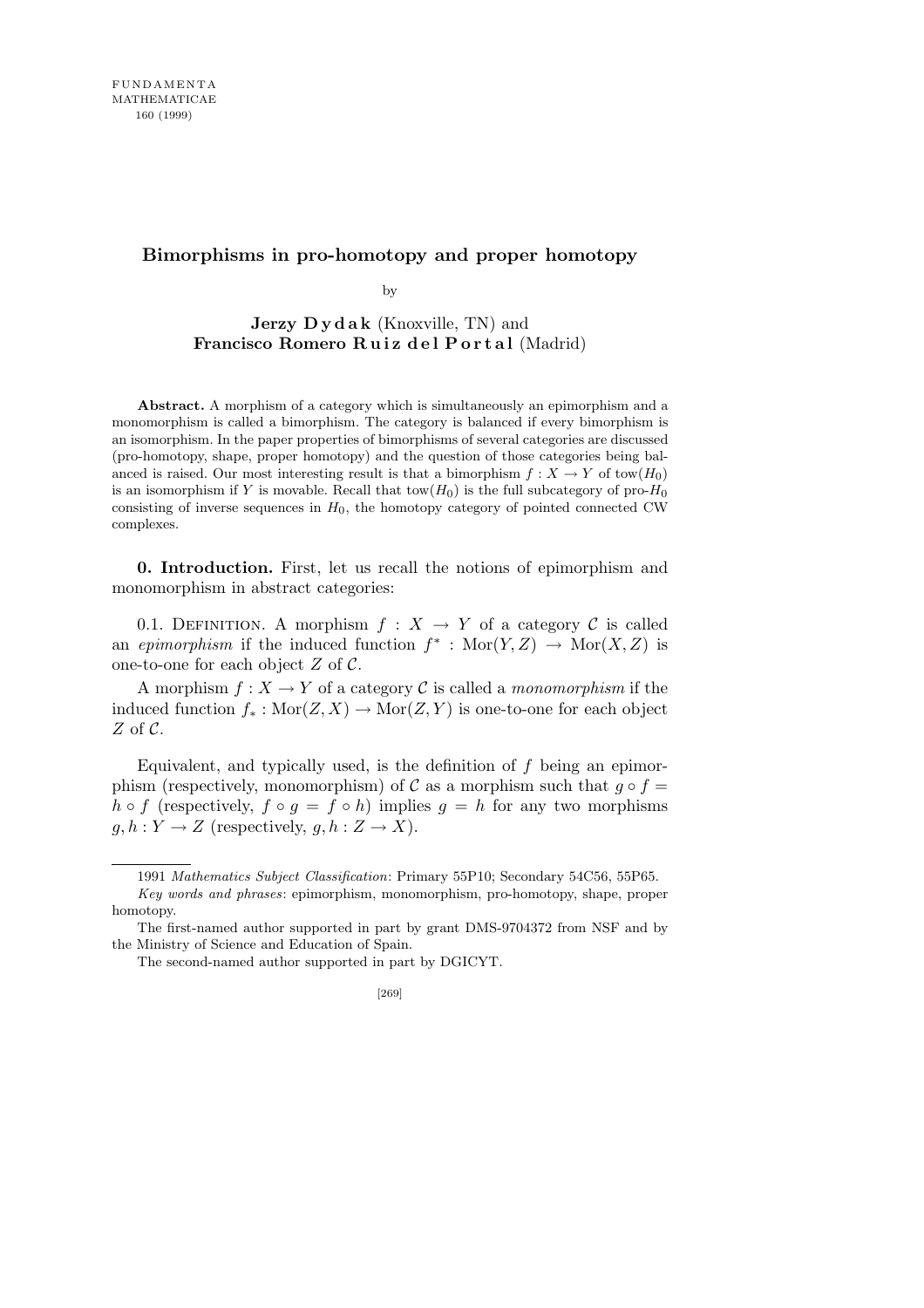0.2. DEFINITION. A morphism  $f: X \to Y$  of a category C is called a *bimorphism* if it is both an epimorphism and a monomorphism of *C*.

A category *C* is called *balanced* if every bimorphism of *C* is an isomorphism.

The following fact is well known and useful:

0.3. Proposition. *A monomorphism* (*respectively*, *epimorphism*) *which has a left* (*respectively*, *right*) *inverse is an isomorphism.*

There is considerable literature devoted to the properties of epimorphisms in the homotopy category  $H_0$  of pointed connected CW complexes. We recommend [G] for a nearly complete list and a thorough review of results (see also [C-G]). The question of whether  $H_0$  is balanced has been open for a while with Dyer and Roitberg [Dy-R] resolving it in affirmative and Dydak [D2] giving a simple proof of it. Essentially, both proofs consist in showing that a bimorphism of  $H_0$  satisfies the hypothesis of the Whitehead Theorem (in the case of [Dy-R] the authors prove a version of the Whitehead Theorem involving cohomology with local coefficients). Subsequently, Mukherjee [Mu] generalized [Dy-R] to the equivariant case and Morón–Ruiz del Portal [Mo-P] showed that the shape category of pointed, movable, metric continua is not balanced but every weak isomorphism is a bimorphism.

We believe that the following general question is of interest:

0.4. Problem. *Suppose a category C is balanced. Is the pro-category* pro*-C balanced?*

[M-S] (see Theorem 1 on p. 107 and Theorem 3 on p. 109) contains an affirmative answer in the case of the category of groups. The purpose of the present paper is to investigate the case of  $C = H_0$ . We are also interested in the problem of other categories being balanced, the categories associated with pro- $H_0$ . Examples are: the shape category of pointed metric continua and the proper homotopy category of rayed, strongly locally finite, connected CW complexes connected at infinity (see [Ed-H] for an explanation on how this category is related to pro- $H_0$ ). Here are the specific problems we would like to solve:

0.5. PROBLEM. *Suppose*  $f: X \to Y$  *is a bimorphism of* tow( $H_0$ ) (*respectively*, pro-*H*0)*. Is f is an isomorphism?*

0.6. PROBLEM. *Suppose*  $f : X \rightarrow Y$  *is a bimorphism of the (strong) shape category of pointed metric continua. Is f a weak isomorphism? Is f an isomorphism?*

0.7. PROBLEM. *Suppose*  $f: X \to Y$  *is a bimorphism of the shape category of pointed metric movable continua. Is f is a weak isomorphism?*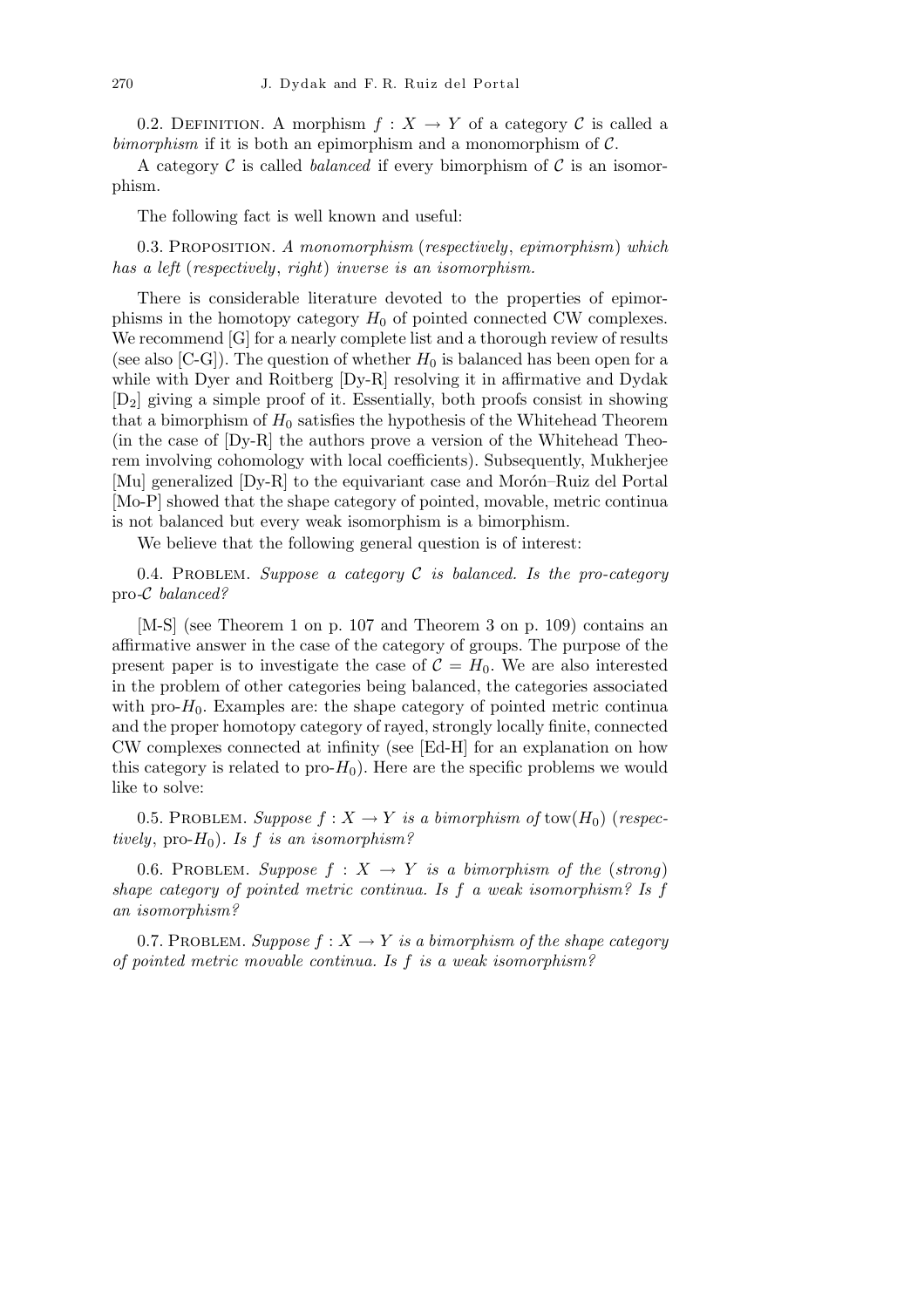0.8. PROBLEM. *Suppose*  $f: X \rightarrow Y$  *is a bimorphism of the proper homotopy category of rayed*, *strongly locally finite*, *connected CW complexes K* connected at infinity, equipped with a ray  $r_K : [0, \infty) \rightarrow K$ *.* Is *f* an *isomorphism?*

In the case of 0.5 and 0.8 we are able to show that every bimorphism is a weak isomorphism (i.e., induces an isomorphism of homotopy pro-groups). However, it is known that one has difficulty finding an analog of the Whitehead Theorem in those categories and only partial cases are known. Thus we are not able to solve the problem of those categories being balanced completely but we provide additional assumptions to show that bimorphisms are isomorphisms. Problem 0.8 is related to the problem of the strong shape category of metric compacta being balanced as one can see from [Ed-H] and  $[D-S_2]$ .

The main results of this paper are the following:

2.13. COROLLARY. If  $f: X \to Y$  is a bimorphism of tow( $H_0$ ), then it *is a weak isomorphism.*

2.14. THEOREM. *Suppose*  $f: X \rightarrow Y$  *is a bimorphism of* tow( $H_0$ ). Then *f is an isomorphism if one of the following conditions is satisfied*:

- (i) def-dim $(Y)$  *is finite*,
- (ii) *Y is movable.*

3.1. THEOREM. *Suppose*  $f: X \to Y$  *is a bimorphism of the shape category of pointed metric continua. If* X is movable and  $\text{pro-}\pi_k(Y)$  is stable for each  $k \geq 1$ , *then f is a weak isomorphism.* 

4.11. COROLLARY. If  $f:(K,r_K) \to (L,r_L)$  is a bimorphism of  $P_r$ , then *f induces isomorphisms of proper homotopy groups.*

4.12. COROLLARY. If  $f : (K, r_K) \rightarrow (L, r_L)$  is a bimorphism of  $P_r$  so *that*  $dim(L)$  *is finite, then*  $f$  *is an isomorphism.* 

The authors would like to express their gratitude to Carles Casacuberta for helpful discussions of the subject, and to Rafael Ayala and Antonio Quintero for sharing their knowledge of proper homotopy theory.

**1. Epimorphisms and monomorphisms in pro-categories.** For a definition and basic properties of the pro-category pro-*C* of any category *C* we refer to the book by Mardešić and Segal [M-S].

1.1. DEFINITION. For any category  $C$ , the full subcategory of pro- $C$  whose objects are inverse sequences indexed by natural numbers, is denoted by  $tow(\mathcal{C})$ .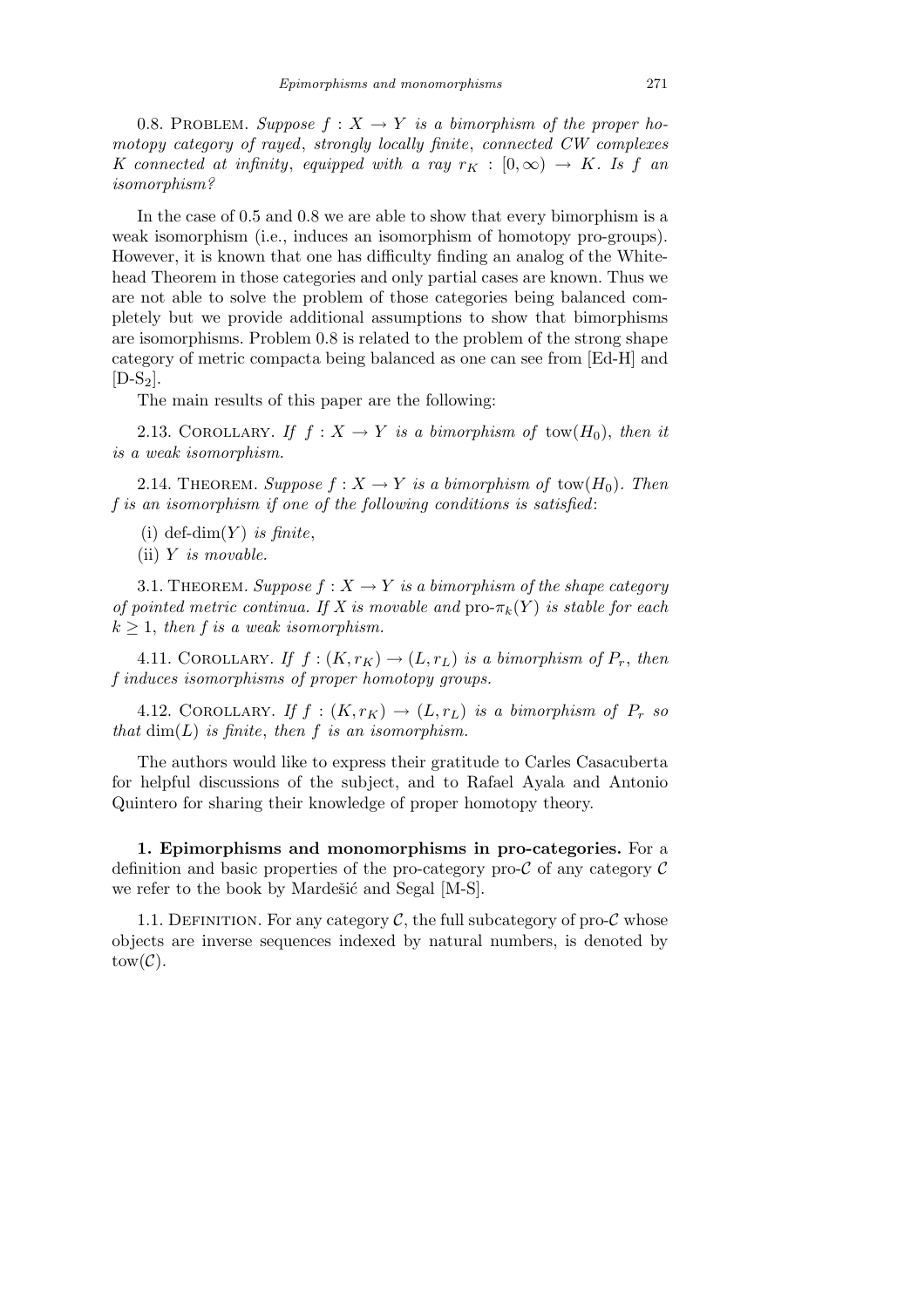Given an object *Y* of tow(*C*), the *n*th term of *Y* is denoted by  $Y_n$ , the bonding homomorphism from  $Y_m$  to  $Y_n$  is denoted by  $p(Y)^m_n$ , and  $p(Y)_n$ :  $Y \to Y_n$  is the projection morphism.

For readers who are not familiar with pro-categories the following fact should be helpful (the authors had trouble locating a reference for it in the existing literature):

1.2. Proposition. *If D is a category possessing inverse limits of arbitrary inverse systems* (*respectively*, *inverse sequences*), *then any functor*  $F: \mathcal{C} \to \mathcal{D}$  *extends over* pro- $\mathcal{C}$  (*respectively*, tow( $\mathcal{C}$ )).

P r o o f. We only cover the case of tow $(\mathcal{C})$ ; the general case is similar. We define a functor  $\overline{F}$  : tow( $\mathcal{C}$ )  $\rightarrow \mathcal{D}$  as follows:

(i)  $\overline{F}(X) = \text{inv}\lim F(X)$  if X is an object of tow( $\mathcal{C}$ ),

(ii) if  $f: X \to Y$  is a morphism of tow(C) and  $p: \text{inv}\lim F(X) \to F(X)$  is the projection (and a morphism of pro- $\mathcal{D}$ ), then the sequence of morphisms *{F*( $p(Y)_n$ ) ◦ *F*(*f*) ◦ *p* : inv lim *F*(*X*) → *F*( $Y_n$ )*}*<sub>*n*>1</sub> induces a morphism inv lim  $F(X) \to \text{inv}\lim F(Y)$  of  $D$  which we denote by  $\overline{F}(f)$ .

One can easily check that  $\overline{F}$  is a functor.

If one views categories with limits as objects of a "category" *CAT LIM* with "morphisms" being functors preserving limits (we cannot call them morphisms in the classical sense as they do not form a set, in general), then one has the inclusion  $i: \mathcal{CAT} \mathcal{ LI} \rightarrow \mathcal{CAT}$  into the "category"  $\mathcal{CAT}$ whose objects are arbitrary categories and whose "morphisms" are functors. The meaning of Proposition 1.2 is that pro :  $\mathcal{CAT} \rightarrow \mathcal{CAT} \mathcal{LT} \mathcal{M}$  is a right adjoint to *i*, i.e.  $\text{Mor}_{\mathcal{CAT}}(\mathcal{C}, i(\mathcal{D})) \approx \text{Mor}_{\mathcal{CAT}}_{\mathcal{LIM}}(\text{pro-}\mathcal{C}, \mathcal{D}).$ 

Traditionally, the concept of being Mittag-Leffler is defined for towers of groups. We generalize it to arbitrary categories:

1.3. DEFINITION. An object of pro-*C* is called *Mittag-Leffler* if it is isomorphic to an object *Y* of tow(*C*) such that  $p(Y)^{n+1}$  is an epimorphism for each *n*. An object of pro- $\mathcal C$  is called *stable* if it is isomorphic to an object *Y* of tow(*C*) such that  $p(Y)^{n+1}$  is an isomorphism for each *n*.

If *X* is stable, then it is isomorphic to an object *Y* of tow( $C$ ) such that  $Y_n = Y_m$  for all *n, m* and  $p(Y)^{n+1}$  is the identity morphism for each *n*.

1.4. PROPOSITION. A morphism  $f: X \to Y$  of tow(C) is an epimorphism *of* tow(*C*) *iff the induced function*  $f^*$  : Mor $(Y, Z) \rightarrow$  Mor $(X, Z)$  *is one-toone for each stable object*  $Z$  *of* tow( $C$ ).

Proof. Suppose the induced function  $f^*$ : Mor $(Y, Z) \to$  Mor $(X, Z)$  is one-to-one for each stable object *Z* of tow(*C*). Let  $g, h : Y \to T$  satisfy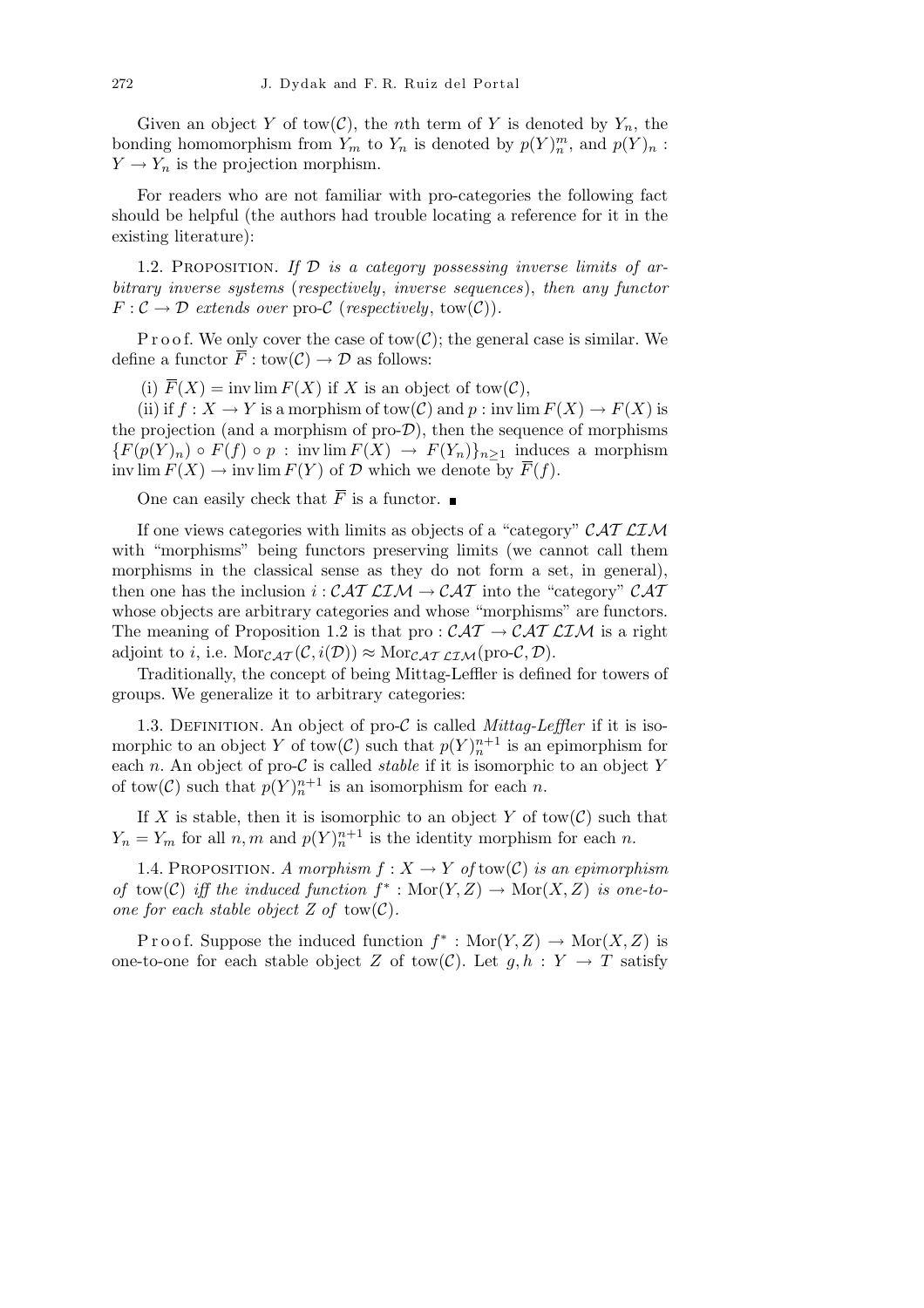$h \circ f = g \circ f$ . Let  $p(T)_n : T \to T_n$  be the projection morphism. Since  $p(T)_n \circ f$  $h \circ f = p(T)_n \circ g \circ f$ , we infer  $p(T)_n \circ h = p(T)_n \circ g$  for each n, i.e.  $h = g$ .

In practice, one often uses a special kind of morphisms in pro-categories:

1.5. DEFINITION. A morphism  $f : X \to Y$  of tow(C) is called a *level morphism* if there exist morphisms  $f_n: X_n \to Y_n$  such that  $p(Y)^{n+1}_n \circ f_{n+1} =$ *f*<sub>n</sub>  $\circ$  *p*(*X*)<sub>*n*</sub><sup> $+1$ </sup> and *p*(*Y*)<sub>*n*</sub>  $\circ$  *f* = *f*<sub>n</sub>  $\circ$  *p*(*X*)<sub>*n*</sub> for each *n*.

The morphisms  $f_n$  are not uniquely determined by  $f$ . We will say that *f* is *induced* by  $f_n, n \geq 1$ .

[M-S] (see Theorem 1 on p. 107 and Theorem 3 on p. 109) contains the following characterization of epimorphisms and monomorphisms in the category pro-Gr of pro-groups:

1.6. PROPOSITION. *Suppose*  $f: X \to Y$  *is a level morphism of* tow(Gr) *induced by*  $f_n: X_n \to Y_n$ .

(a) *f is an epimorphism of*  $\text{tow}(Gr)$  *iff for each n* there is  $m > n$  *such that*  $\text{im}(p(Y)^m_n) \subset \text{im}(f_n)$ *.* 

(b) *f is a monomorphism of*  $tow(Gr)$  *iff for each n there is*  $m > n$  *such that*  $\ker(f_m) \subset \ker(p(X)^m_n)$ *.* 

1.7. LEMMA. *Suppose*  $f: X \to Y$  *is a morphism of* tow(Gr) *such that*  $f_*: \text{Mor}(\mathbb{Z}, X) \to \text{Mor}(\mathbb{Z}, Y)$  *is one-to-one, where*  $\mathbb Z$  *is the group of integers. If X is Mittag-Leffler and Y is stable*, *then f is a monomorphism.*

P r o o f. Assume *Y* is a group. It suffices to consider the case of f being a level morphism induced by  $f_n: X_n \to Y$  (see [M-S], Theorem 3 on p. 12). Since *X* is Mittag-Leffler, we may assume that  $p(X)_n^m$  is an epimorphism for all  $m > n$ . Let  $K_n$  be the kernel of  $f_n$ ,  $n \geq 1$ . We now show that  $(p(X)^{n+1}_{n})^{-1}(K_{n}) = K_{n+1}$  for each *n*. Clearly,  $p(X)^{n+1}_{n}(K_{n+1}) \subset K_{n}$ . Suppose  $p(X)_n^{n+1}(x) \in K_n$ . Thus,  $f_n(p(X)_n^{n+1}(x)) = 1$ . Since  $f_n \circ p(X)_n^{n+1} =$  $f_{n+1}$ , one gets  $x \in K_{n+1}$ .

To prove that *f* is a monomorphism it suffices to show that  $K_n = \{1\}$ for each *n*. Suppose  $x_m \in K_m - \{1\}$  for some *m*. Define  $x_r$  for  $r < m$ by  $x_r = p(X)_r^m(x_m)$  and define, by induction on  $r > m$ ,  $x_r \in K_r$  so that  $p(X)^s_r(x_s) = x_r$  if  $s > r$ . The sequence of homomorphisms  $a_n : \mathbb{Z} \to X_n$ defined by  $a_n(0) = x_n$  induces a level homomorphism  $a: \mathbb{Z} \to X$  so that  $f \circ a$  is trivial but  $a$  is not trivial, a contradiction.

As one can see in Section 3 later on, it is not easy to generalize results from the case of arbitrary CW complexes to the case of finite complexes. The following problem is the algebraic version of that difficulty: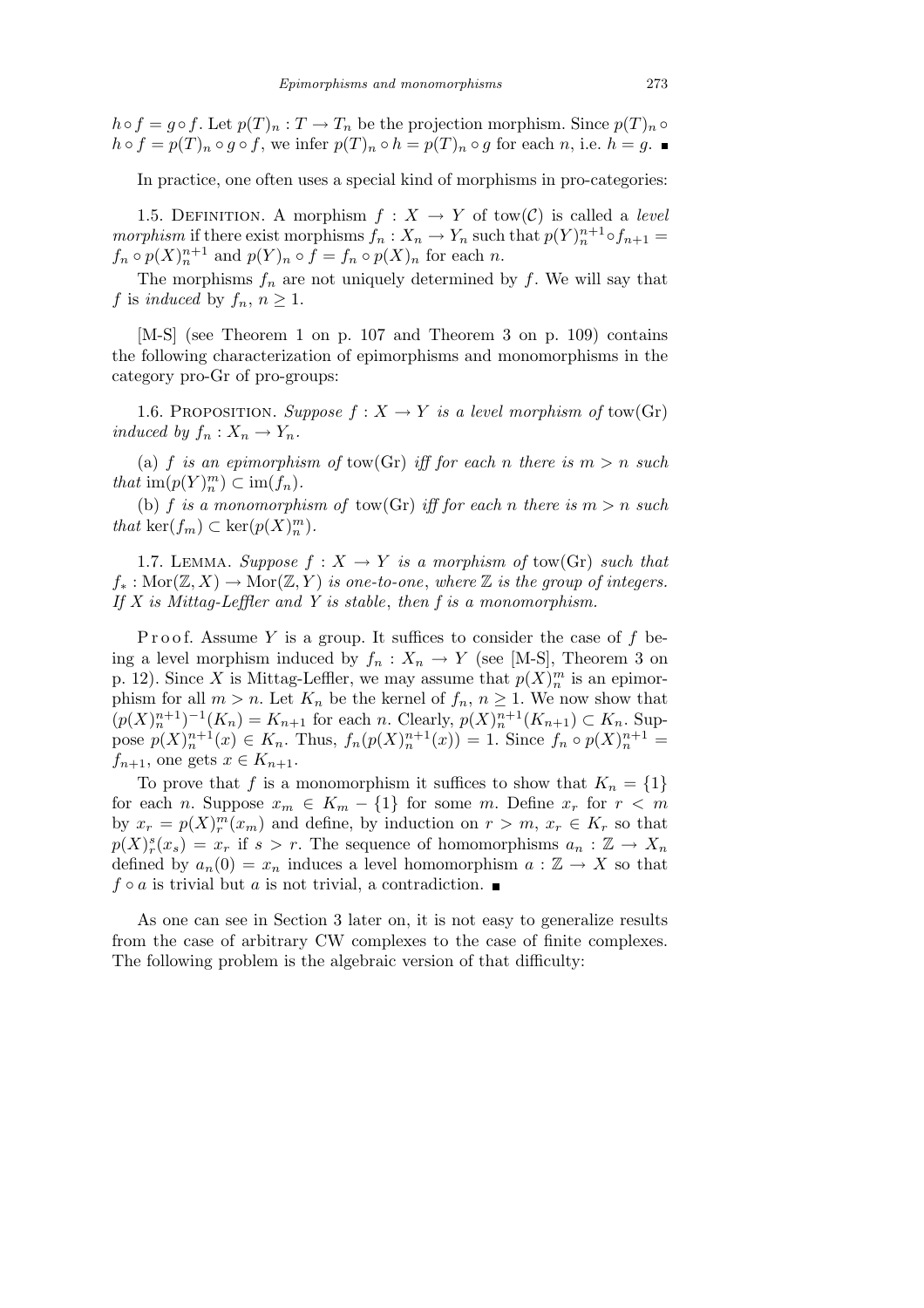1.8. Problem. *Let* fgGr *be the category of finitely generated groups. Suppose*  $f: X \to Y$  *is a bimorphism of* tow(fgGr)*. Is f an isomorphism of* tow(fgGr)*?*

## **2. Epimorphisms and monomorphisms in the pro-homotopy category**

2.1. DEFINITION. By  $CW_0$  we denote the topological category of pointed connected CW complexes. By  $H_0$  we denote the homotopy category of pointed connected CW complexes. The homotopy functor  $CW_0 \to H_0$  can be extended to a functor  $[ ] : \text{tow}(CW_0) \to \text{tow}(H_0)$  so that  $[X]_n = X_n$  and  $p([X])_n^{n+1} = [p(X)_n^{n+1}]$  for each *n*.

Given a functor  $F: C \to D$  one can extend it, by Proposition 1.2, to a functor from pro- $\mathcal C$  to pro- $\mathcal D$ . Typically this extension is denoted by pro- $F$ . However, it is easier to use the same symbol *F* for the extension whenever it is not ambiguous. For example, in the case of the shape category we will continue to use the notation pro- $\pi_k(X)$  and pro- $H_k(X)$  for homotopy and homology pro-groups as those pro-groups are different from the groups  $\pi_k(X)$  and  $H_k(X)$  if X is a pointed topological space.

2.2. PROPOSITION. If  $f: X \to Y$  is an epimorphism of tow( $H_0$ ), then  $\pi_1(f): \pi_1(X) \to \pi_1(Y)$  *is an epimorphism of* tow(Gr).

Proof. Suppose  $\alpha, \beta : \pi_1(Y) \to G$  are two morphisms of tow(Gr) such that  $\alpha \circ (\pi_1(f)) = \beta \circ (\pi_1(f))$  and *G* is a group. One can find  $a, b : Y \to Y$  $K(G,1)$  so that  $\pi_1(a) = \alpha$  and  $\pi_1(b) = \beta$ . Now,  $a \circ f = b \circ f$ , which implies  $a = b$  as f is an epimorphism. By 1.4 we deduce that  $\pi_1(f)$  is an epimorphism.  $\blacksquare$ 

2.3. DEFINITION. A morphism  $i: X \to Y$  of tow(CW<sub>0</sub>) is called an *inclusion* if, for each *n*,  $X_n$  is a subcomplex of  $Y_n$  and the following conditions are satisfied  $(i_n : X_n \to Y_n$  is the inclusion):

(i)  $i_n \circ p(X)_{n+1}^{n+1} = p(Y)_{n+1}^{n+1} \circ i_{n+1}$  for each *n*,

(ii) *i* coincides with the level morphism induced by  $\{i_n\}_{n\geq 1}$ .

A morphism  $f: X \to Y$  of tow( $H_0$ ) is called *inclusion induced* if there is an inclusion  $i : \overline{X} \to \overline{Y}$  of tow( $\overrightarrow{CW_0}$ ) such that  $X = [\overline{X}], Y = [\overline{Y}],$  and  $f$ coincides with the level morphism induced by  $[i_n]$ ,  $n \geq 1$ .

2.4. LEMMA. For any morphism  $f: X \rightarrow Y$  of tow( $H_0$ ) there exist *isomorphisms*  $a: \overline{X} \to X$  *and*  $b: Y \to \overline{Y}$  *so that*  $i = b \circ f \circ a: \overline{X} \to \overline{Y}$  *is inclusion induced. Moreover*, *if*  $\pi_1(f)$  *is a monomorphism of* tow(Gr), *then we can ensure that*  $\pi_1(i_n)$  *is a monomorphism for each n*, *where*  $i_n : \overline{X}_n \to$  $\overline{Y}_n$  *is the inclusion map.*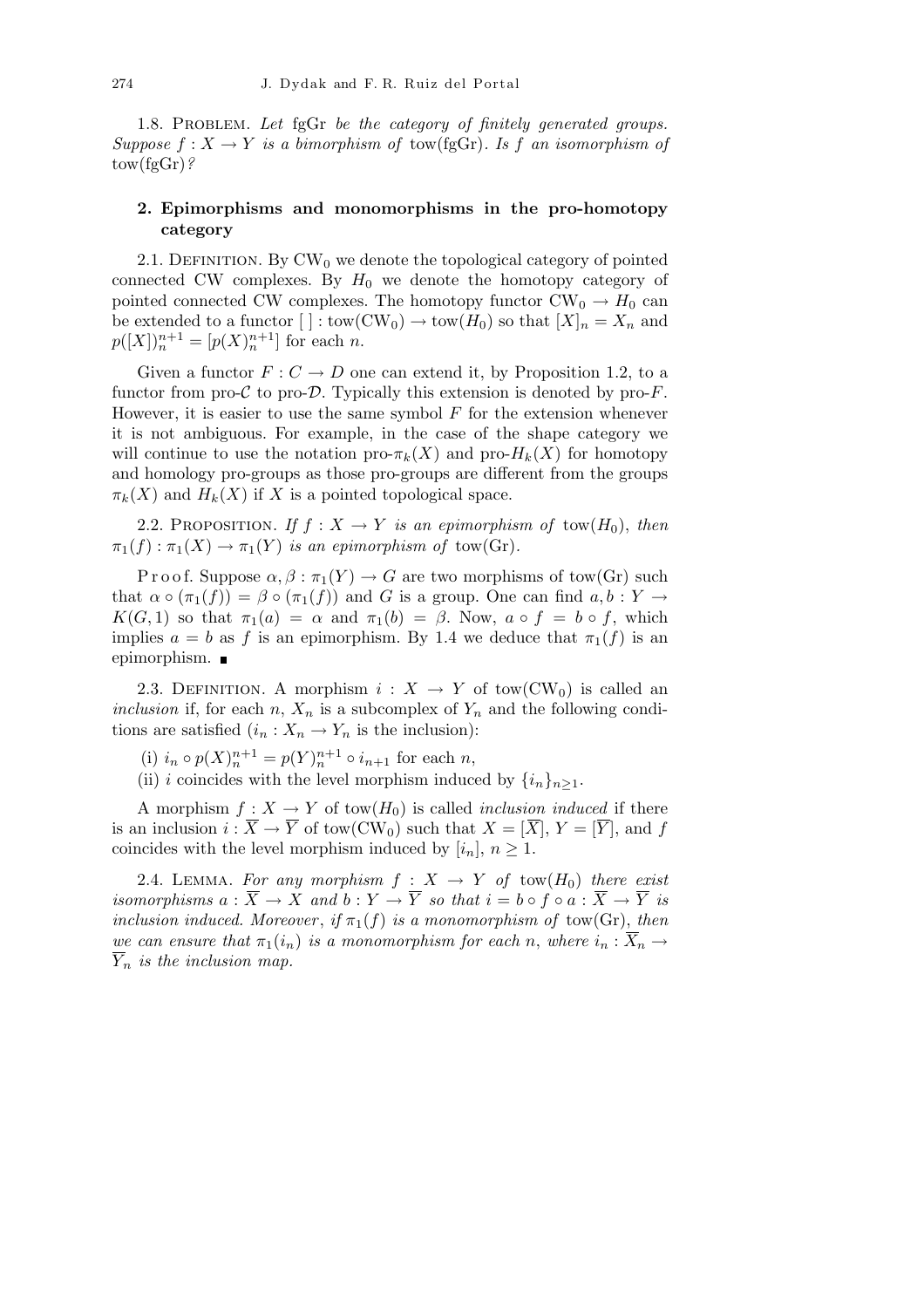P r o o f. Without loss of generality we may assume the following (see 1.6) and [M-S], Theorem 3 on p. 12):

(i) *f* is a level morphism induced by maps  $f_n: X_n \to Y_n$ ,

(ii) if  $\pi_1(f)$  is a monomorphism of pro-Gr, then for each *n*,

$$
\ker(\pi_1(f_{n+1})) \subset \ker(\pi_1(p(X)_n^{n+1})).
$$

If  $\pi_1(f)$  is a monomorphism of pro-Gr, then create  $Z_n$  from  $X_n$  by attaching 2-cells so that  $\ker(\pi_1(f_n))$  is killed. Obviously, one can extend  $f_n$  over  $Z_n$  and an extension will be denoted by  $g_n$ . Notice that  $p(X)^{n+1}_n$  extends over  $Z_{n+1}$  (see (ii) above) and denote an extension by  $r_n : Z_{n+1} \to X_n$ . Let  $p(Z)^{n+1} = j_n \circ r_n$ ,  $j_n : X_n \to Z_n$  being the inclusion. Notice that the inclusion  $j: X \to Z$  is an isomorphism of tow(CW<sub>0</sub>) (its inverse is induced by  $r_n$ ,  $n \geq 1$ ). Now, replace  $g: Z \to Y$  by an inclusion as follows: let  $Y_n$ be the reduced mapping cylinder of  $g_n: Z_n \to Y_n$ . Use Lemma 3 on p. 145 in [M-S] to produce  $p(\overline{Y})_n^{n+1}$  for each *n*.

As seen in  $[D_2]$  double mapping cylinders are vital in understanding the epimorphisms of  $H_0$ . The purpose of the next definition is to extend the concept of double mapping cylinder to inclusions of tow $(CW_0)$ :

2.5. DEFINITION. Suppose  $(K, k_0)$  is a subcomplex of a pointed CW complex  $(L, k_0)$  and  $i : (K, k_0) \to (L, k_0)$  is the inclusion map. By DM(*i*) (the double mapping cylinder of *i*) we denote the pointed CW complex  $(L \times \{0, 1\} \cup K \times I)/\{k_0\} \times I$ . For simplicity, when discussing DM(*i*), the space  $K \times I/\{k_0\} \times I$  will be denoted by  $K \times I$ . The two maps  $i^0, i^1$ :  $(L, k_0) \to DM(i)$  are induced by the maps  $x \mapsto (x, 0)$  and  $x \mapsto (x, 1)$   $(x \in L)$ , respectively.

If  $i: X \to Y$  is an inclusion of tow(CW<sub>0</sub>), then one can easily define  $DM(i)$  and  $i^0, i^1: Y \rightarrow DM(i)$ .

Below, we write  $(X)$ <sup>~</sup> instead of  $\widetilde{X}$  if *X* is a long expression.

2.6. Lemma. (a) *Suppose that* (*B, A*) *is a pair of pointed connected CW complexes such that*  $\pi_1(i) : \pi_1(A) \to \pi_1(B)$  *is a monomorphism of groups.*  $Then \ DM(i) \subset (DM(i))^{\sim}$ .

(b) *Suppose that, for*  $j = 1, 2$ ,  $(B_j, A_j)$  *is a pair of pointed connected CW* complexes such that  $\pi_1(i_j) : \pi_1(A_j) \to \pi_1(B_j)$  is a monomorphism *of groups*, *where*  $i_j : A_j \rightarrow B_j$  *is the inclusion.* If  $\beta : B_2 \rightarrow B_1$  *is a map such that*  $im(\pi_1(\beta)) \subset im(\pi_1(i_1))$  *and*  $\beta(A_2) \subset A_1$ *, then the image of*  $\widetilde{\gamma}: (\text{DM}(i_2))^{\sim} \rightarrow (\text{DM}(i_1))^{\sim}, \gamma: \text{DM}(i_2) \rightarrow \text{DM}(i_1)$  *being induced by*  $\beta$ , *is contained in*  $DM(i_1)$ *.* 

Proof. (a) Let  $p : (DM(i))^{\sim} \rightarrow DM(i)$  be the covering projection. Since  $\pi_1(i)$  is one-to-one,  $\widetilde{A} \subset \widetilde{B}$ , DM $(\widetilde{i})$  exists and is simply connected. Let  $r: DM(\tilde{i}) \rightarrow (DM(i))^{\sim}$  be the lift of the natural map  $DM(\tilde{i}) \rightarrow DM(i)$ .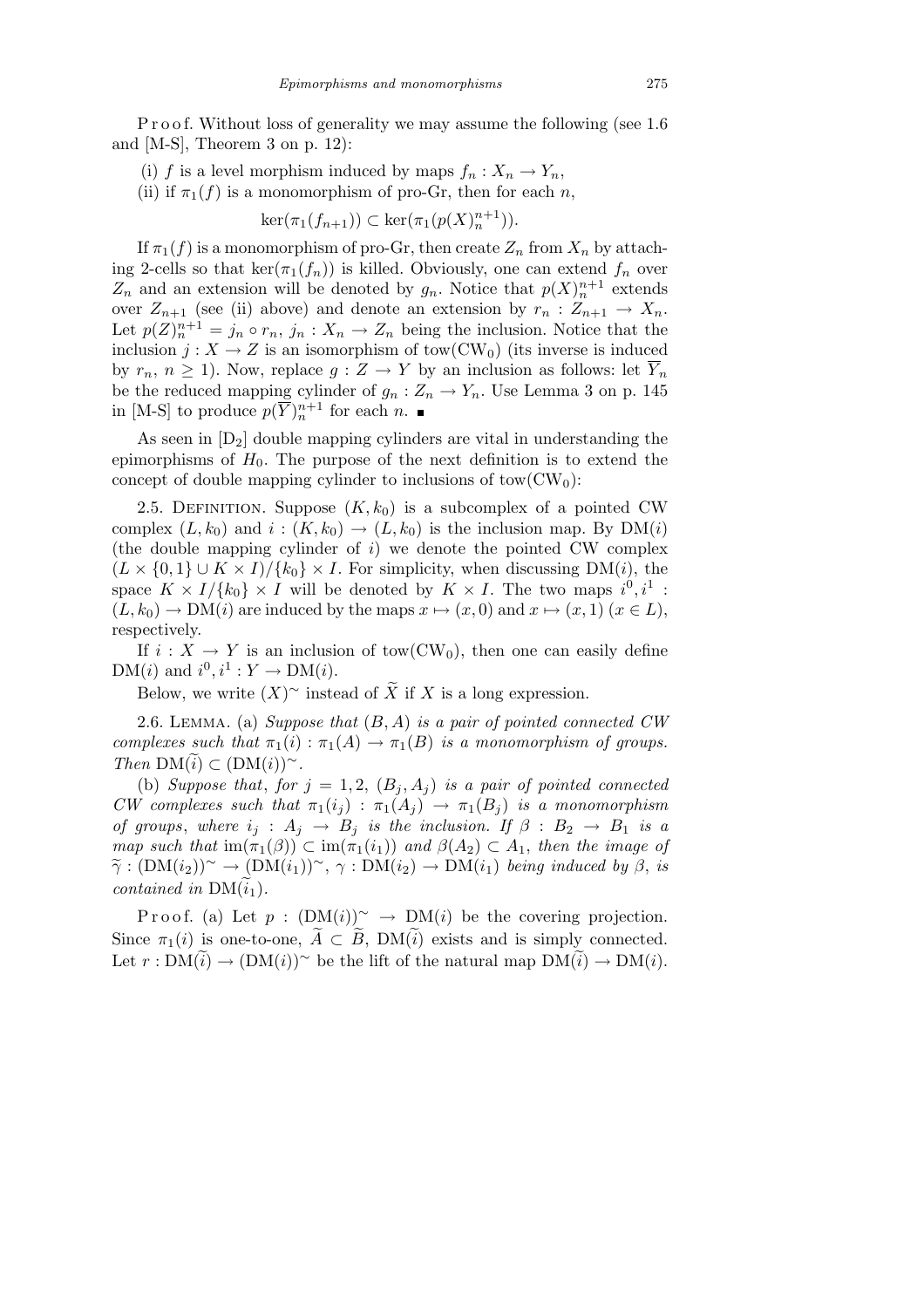Notice that *r* is one-to-one. Indeed, the component of  $p^{-1}(B \times 0)$  containing the base point is simply  $\widetilde{B} \times 0$ , the component of  $p^{-1}(B \times 1)$  containing the base point is  $\widetilde{B} \times 1$ , and the component of  $p^{-1}(A \times I)$  containing the base point is  $\widetilde{A} \times I$ .

(b) As is well known, an element of  $(DM(i_2))^{\sim}$  is the homotopy class rel. 0 of a path  $\omega$  :  $(I, 0) \rightarrow DM(i_2)$ .

CASE 1:  $\omega(1) \in A_2 \times I$ . Choose  $\lambda$  in  $A_2 \times I$  joining  $\omega(1)$  and the base point of  $DM(i_2)$ . Now,  $\omega * \lambda$  is a loop and can be expressed, up to homotopy, as the product of loops in  $DM(i_2)$  which are completely contained in one of the following sets:  $A_2 \times I$ ,  $B_2 \times 0$ ,  $B_2 \times 1$ . When applying  $\gamma$  to  $\omega * \lambda$ , the loops in  $B_2 \times 0$  and  $B_2 \times 1$  can be homotoped into  $A_1 \times I$ . Thus,  $\gamma(\omega)$  has the homotopy class rel. 0 of  $\gamma(\omega * \lambda) * \gamma(\lambda^{-1})$ , which belongs to  $\widetilde{A}_1 \times I$ .

CASE 2:  $\omega(1) \in B_2 \times 0$ . Choose  $\lambda$  in  $B_2 \times 0$  joining  $\omega(1)$  and the base point of  $DM(i_2)$ . Now,  $\omega * \lambda$  is a loop and can be expressed, up to homotopy, as the product of loops in  $DM(i_2)$  which are completely contained in one of the following sets:  $A_2 \times I$ ,  $B_2 \times 0$ ,  $B_2 \times 1$ . When applying  $\gamma$  to  $\omega * \lambda$ , the loops in  $B_2 \times 1$  can be homotoped into  $A_1 \times I$  and then into  $B_2 \times 0$ . Thus, *γ*(*ω*) has the homotopy class rel. 0 of  $γ(ω * λ) * γ(λ^{-1})$ , which belongs to  $B_1 \times 0$ .

CASE 3:  $\omega(1) \in B_2 \times 1$ . This case is completely analogous to Case 2.

The following lemma characterizes inclusion-induced epimorphisms of  $tow(H_0)$  in terms of the double mapping cylinder:

2.7. LEMMA. *Suppose*  $i: X \rightarrow Y$  *is an inclusion of* tow(CW<sub>0</sub>). Then  $[i] : [X] \to [Y]$  *is an epimorphism of* tow( $H_0$ ) *iff*  $[i^0] = [i^1]$ , *where*  $i^0, i^1$ :  $Y \rightarrow DM(i)$ .

P r o o f. Since  $[i^0 \circ i] = [i^1 \circ i]$ ,  $[i^0] = [i^1]$  if  $[i]$  is an epimorphism. Suppose  $[i^0] = [i^1]$  and suppose  $f, g: Y \to Z$  are two morphisms of tow( $H_0$ ) such that  $f \circ [i] = g \circ [i]$  and *Z* is a pointed connected CW complex. Choose maps  $a, b: Y_n \to Z$  for some *n* so that  $f = [a] \circ [p(Y)_n]$  and  $g = [b] \circ [p(Y)_n]$ . Since  $f \circ [i] = g \circ [i]$ , there is  $m > n$  such that  $a \circ i_n \circ p(X)_n^m$  is homotopic to  $b \circ i_n \circ p(X)_n^m$ . Using the homotopy one can construct a map  $H: DM(i_m) \to Z$ such that  $H \circ i_m^0 = a \circ p(Y)_n^m$  and  $H \circ i_m^1 = b \circ p(Y)_n^m$ . Since  $[i^0] = [i^1]$ , there is  $p > m$  such that  $i_m^0 \circ p(Y)^p_m \approx i_m^1 \circ p(Y)^p_m$ . Thus  $a \circ p(Y)^p_n \approx b \circ p(Y)^p_n$ and  $f = g$ . Proposition 1.4 says that [*i*] is an epimorphism of tow( $H_0$ ).

2.8. PROPOSITION. *Suppose*  $f: X \to Y$  *is an epimorphism of* tow( $H_0$ ). *If*  $\pi_1(f)$  *is an isomorphism, then*  $\widetilde{f}: \widetilde{X} \to \widetilde{Y}$  *is an epimorphism of* tow( $H_0$ )*.* 

P r o o f. Without loss of generality (explanation follows) assume that f is induced by an inclusion *i* of tow( $CW_0$ ) so that the following conditions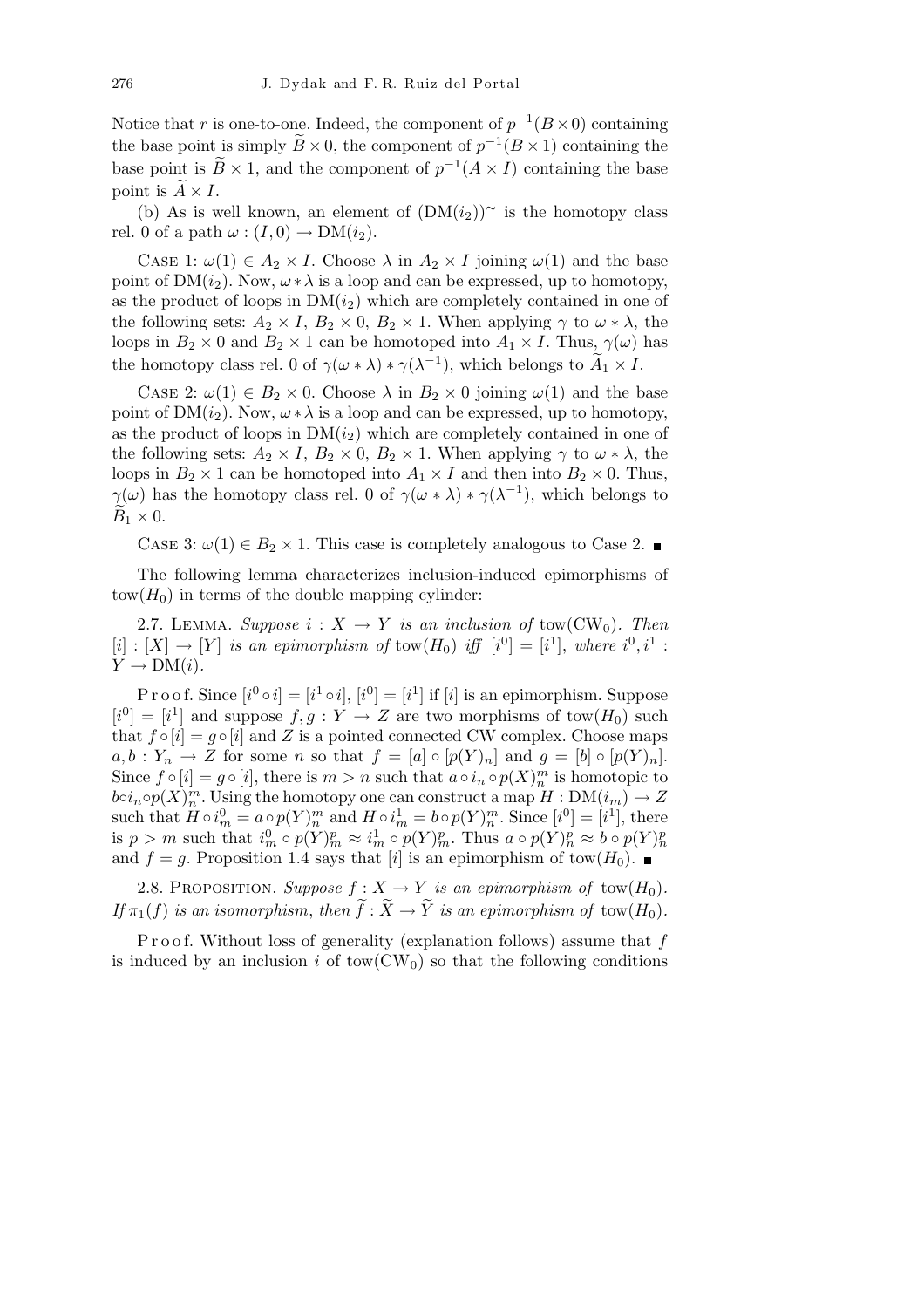are satisfied:

- (i)  $\pi_1(i_n)$  is a monomorphism for each *n*,
- (ii)  $\text{im}(\pi_1(p(Y)_n^{n+1})) \subset \text{im}(\pi_1(i_n))$  for each *n*,
- (iii)  $i_n^0 \circ p(Y)_n^{n+1}$ ,  $i_n^1 \circ p(Y)_n^{n+1}$ :  $Y_{n+1} \to DM(i_n)$  are homotopic for each n.

Indeed, (i) can be ensured by 2.4. (ii) can be ensured with the help of 1.6 by choosing a cofinal subset of integers. Let us provide more details for (iii) so as to see how choosing a cofinal subset works. By 2.7,  $[i^0] = [i^1]$ , where  $i^0, i^1 : Y \to \mathrm{DM}(i)$ . Thus, given  $n \geq 1$ , there is  $m > n$  such that  $i_n^0 \circ p(Y)_n^m, i_n^1 \circ p(Y)_n^m : Y_m \to \mathrm{DM}(i_n)$  are homotopic. By induction we can choose an increasing sequence  $m_1 < m_2 < \dots$  and rename  $X_{m_n}, Y_{m_n}$  as  $X_n, Y_n$  so that (iii) is satisfied.

Let  $H: Y_{n+2} \to \mathrm{DM}(i_{n+1})$  be a homotopy joining  $i_{n+1}^0 \circ p(Y)_{n+1}^{n+2}$  and  $i_{n+1}^1 \circ p(Y)_{n+1}^{n+2}$ . Let  $g: DM(i_{n+1}) \to DM(i_n)$  be the natural map induced by  $p(Y)^{n+1}_n$ . By 2.6, the image of  $\widetilde{g}$  is contained in  $\text{DM}(\widetilde{i}_n)$ . Thus,  $\widetilde{g} \circ \widetilde{H} : \widetilde{Y}_{n+2} \to$  $\mathrm{DM}(\widetilde{i}_n)$  is a homotopy joining  $i_n^0 \circ p(\widetilde{Y})_n^{n+2}, i_n^1 \circ p(\widetilde{Y})_n^{n+2} : \widetilde{Y}_{n+2} \to \mathrm{DM}(\widetilde{i}_n)$ . By 2.7,  $\tilde{f}$  is an epimorphism of tow( $H_0$ ).

2.9. DEFINITION. A morphism  $f: X \to Y$  of tow( $H_0$ ) is called a *weak isomorphism* if  $\pi_k(f)$  is an isomorphism of tow(Gr) for each  $k \geq 1$ .

2.10. THEOREM. *Suppose*  $f: X \to Y$  *is an epimorphism of* tow( $H_0$ ). *If*  $\pi_k(f)$  *is a monomorphism of* tow(Gr) *for each*  $k \geq 1$ , *then f is a weak isomorphism of* tow $(H_0)$ .

P r o o f. By 2.2,  $\pi_1(f)$  is an epimorphism of tow(Gr). Thus,  $\pi_1(f)$  is an isomorphism of tow(Gr). Without loss of generality (see 2.4), we may assume that f is induced by an inclusion *i* of tow(CW<sub>0</sub>) so that  $\pi_1(i_n)$  is a monomorphism for each *n*.

SPECIAL CASE:  $\pi_1(Y_n) = 0$  for each *n*. In this case,  $\pi_1(X_n) = 0$  for each *n*. Let  $Y/X$  be defined by  $(Y/X)_n = Y_n/X_n$  and  $p(Y/X)_n^m$  be the natural map induced by  $p(Y)_n^m$ . Since the composition of  $X \to Y \to Y/X$ is trivial in tow( $H_0$ ), so is  $Y \to Y/X$  as  $X \to Y$  is an epimorphism. Notice that  $H_k(Y/X)$  is naturally isomorphic to  $H_k(Y,X)$  for each  $k \geq 1$  (we use the integral homology here). From the homology exact sequence we deduce the exactness of  $0 \to H_{k+1}(Y, X) \to H_k(X) \to H_k(Y) \to 0$  for each  $k \geq 1$ . Suppose  $H_k(Y, X) = 0$  for all  $k < n$ . By the Hurewicz Theorem in pro- $H_0$ (see [M-S], Theorem 7 on p. 140), the Hurewicz morphism  $\phi_k : \pi_k(Y, X) \to$  $H_k(Y, X)$  is an isomorphism for  $k = n$  and an epimorphism for  $k = n + 1$ . Since  $\pi_n(Y, X) \to \pi_{n-1}(X)$  is trivial (as  $\pi_{n-1}(f)$  is a monomorphism) and  $H_n(Y, X) \to H_{n-1}(X)$  is a monomorphism, we get  $H_n(Y, X) = 0$ . Thus, all homology pro-groups of  $(Y, X)$  are trivial, which implies that all homotopy pro-groups of (*Y, X*) are trivial and *f* is a weak isomorphism.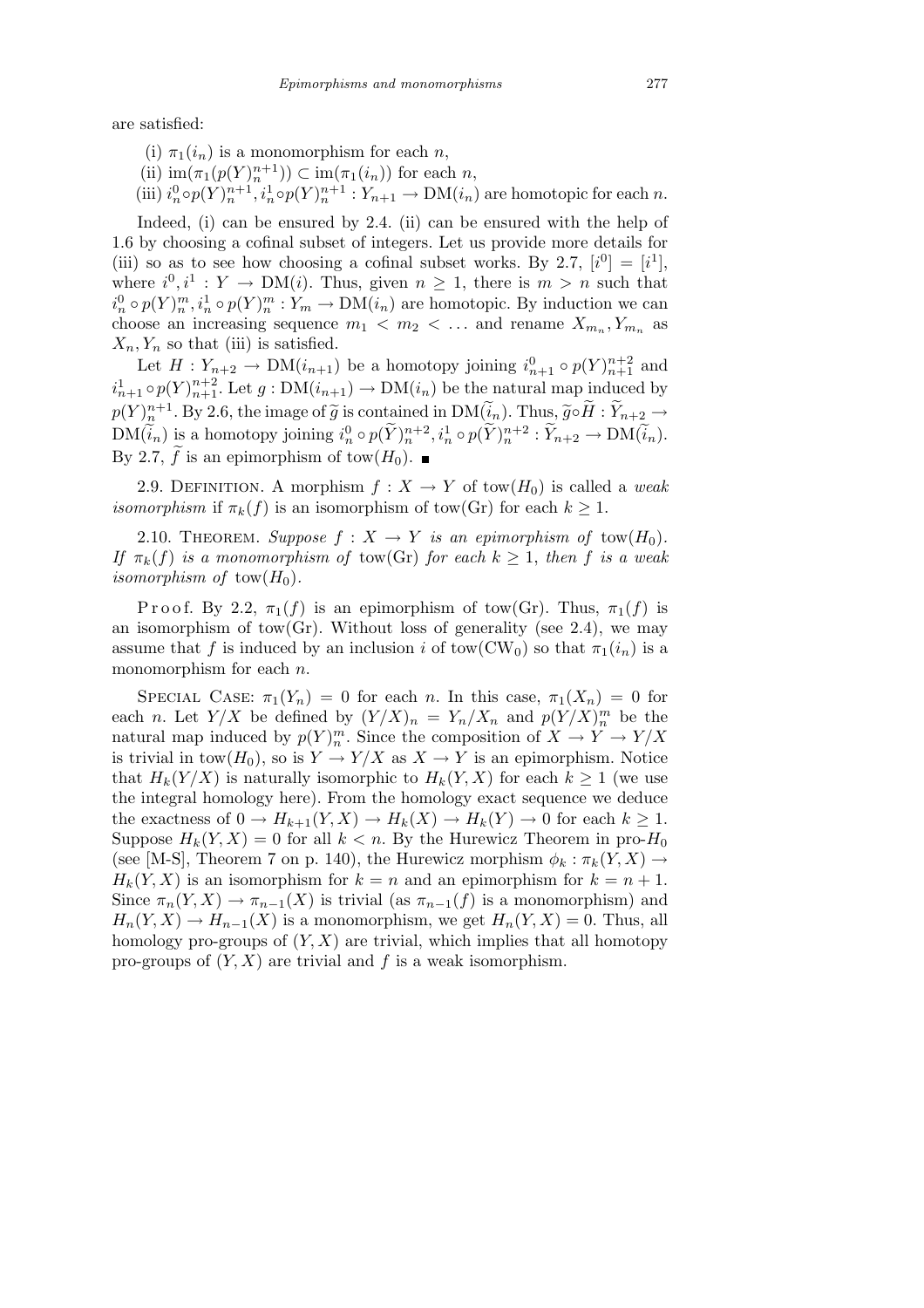GENERAL CASE. By 2.8 we see that  $\tilde{f}$  is an epimorphism of tow( $H_0$ ). By the Special Case,  $\tilde{f}$  is a weak isomorphism. Since  $\pi_k(f) = \pi_k(\tilde{f})$  for  $k > 1$ , *f* is a weak isomorphism. ■

The following characterization of monomorphisms in tow( $H_0$ ) is useful:

2.11. PROPOSITION. *Suppose*  $f: X \rightarrow Y$  *is a level morphism of* tow( $H_0$ ) *induced by*  $f_n: X_n \to Y_n$ *. Then f is a monomorphism of* tow( $H_0$ ) *iff for each n there is*  $m > n$  *such that given two morphisms*  $\alpha, \beta : P \to X_m$  *of H*<sub>0</sub>,  $f_m \circ \alpha = f_m \circ \beta$  *implies*  $p(X)^m_n \circ \alpha = p(X)^m_n \circ \beta$ .

Proof. Fix  $n \geq 1$  and suppose that for each  $m > n$  there is a CW complex  $P_m$  and two homotopy classes  $a_m, b_m : P_m \to X_m$  so that  $f_m \circ a_m =$  $f_m \circ b_m$  but  $p(X)^m_n \circ a_m \neq p(X)^m_n \circ b_m$ . For each  $m > n$  let  $Z_m$  be the wedge of all  $P_k$ ,  $k \geq m$ . If  $p > m$ , then  $p(Z)_{m}^p : Z_p \to Z_m$  is the inclusion. By defining  $\alpha_m, \beta_m : Z_m \to X_m$  via  $\alpha_m | P_r = p(X)^r_m \circ a_r$  and  $\beta_m | P_r = p(X)^r_m \circ b_r$  one gets  $\alpha, \beta : Z \to X$  so that  $f \circ \alpha = f \circ \beta$  and  $\alpha \neq \beta$ , a contradiction.

2.12. COROLLARY. *If*  $f: X \to Y$  *is a monomorphism of* tow( $H_0$ ), *then*  $\pi_k(f)$  *is a monomorphism of* tow(Gr) *for each*  $k \geq 1$ *.* 

P r o o f. Assume *f* is a level morphism. Apply 2.11 in the case of *P* being a pointed sphere. Thus, for each *n* there is  $m > n$  such that  $\ker(\pi_k(f_m)) \subset$  $\ker(\pi_k(p(X)^m)\)$  for all  $k\geq 1$ . By 1.6,  $\pi_k(f)$  is a monomorphism for each  $k$   $\geq$  1. ■

2.13. COROLLARY. If  $f: X \to Y$  is a bimorphism of tow( $H_0$ ), then it *is a weak isomorphism.*

P r o o f. By 2.12,  $\pi_k(f)$  is a monomorphism for each  $k > 0$ . By 2.10, f is a weak isomorphism.

2.14. THEOREM. *Suppose*  $f: X \to Y$  *is a bimorphism of* tow( $H_0$ ). Then *f is an isomorphism if one of the following conditions is satisfied*:

- (i) def-dim $(Y)$  *is finite*,
- (ii) *Y is movable.*

P r o o f. By 2.13, *f* is a weak isomorphism.

(i) If def-dim(*Y*) is finite, then Corollary 5.7 of  $[D_1]$  says that *f* has a left inverse. By 0.3, *f* is an isomorphism.

(ii) We may assume that *f* is a level morphism induced by  $f_n$ ,  $n \geq 1$ . Fix  $n \geq 1$ . By 2.11 there is  $m > n$  so that given two morphisms  $\alpha, \beta : P \to X_m$ of  $H_0$ ,  $f_m \circ \alpha = f_m \circ \beta$  implies  $p(X)^m$   $\circ \alpha = p(X)^m$   $\circ \beta$ . Since Y is movable, Theorem 5.9 of  $[D_1]$  says that f is a weak domination. This means that for each *k* there is  $s > k$  and a morphism  $r : Y_s \to X_k$  such that  $f_k \circ r = p(Y)_{k}^{s}$ . Choose  $s > m$  and  $r : Y_s \to X_m$  so that  $f_m \circ r = p(Y)_{m}^s$ . Let  $a = r \circ f_s$ :  $X_s \to X_m$ . Notice that  $f_m \circ a = f_m \circ r \circ f_s = p(Y)^s_m \circ f_s = f_m \circ p(X)^s_m$ .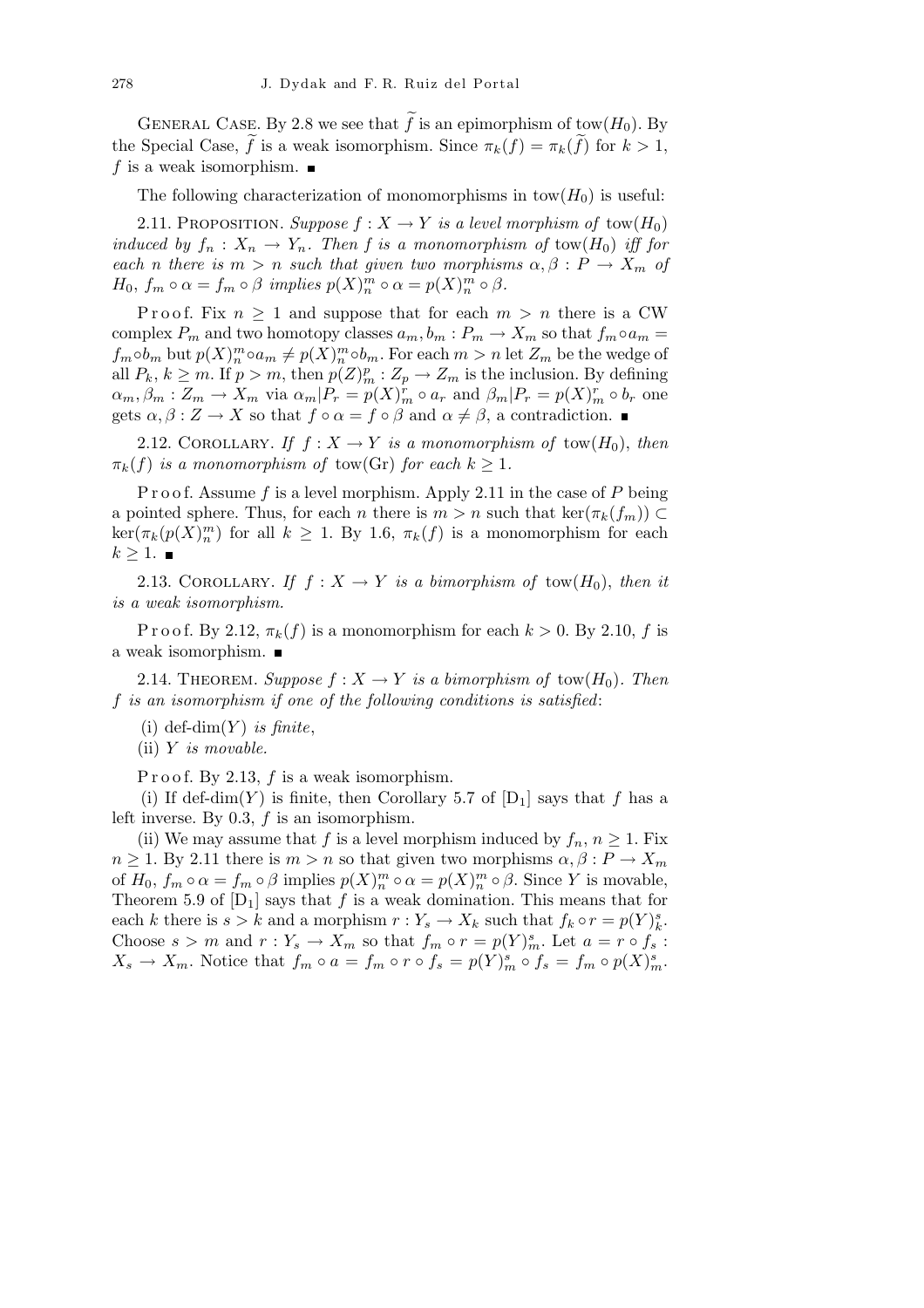Thus,  $p(X)^m_n \circ a = p(X)^m_n \circ p(X)^s_m = p(X)^s_n$ . Let  $b = p(X)^m_n \circ r : Y_s \to X_n$ . Notice that  $f_n \circ b = p(Y)^s_n$  and  $b \circ f_s = p(X)^s_n$ . This proves that *f* is an isomorphism of tow $(H_0)$ .

Our next result improves Theorem 2.14(ii):

2.15. THEOREM. *Suppose*  $f: X \to Y$  *is a bimorphism of* tow( $H_0$ ). If *Z* is movable, then the induced function  $f_* : \text{Mor}(Z, X) \to \text{Mor}(Z, Y)$  is a *bijection.*

P r o o f. It suffices to show that  $f_*: \text{Mor}(Z, X) \to \text{Mor}(Z, Y)$  is surjective (it is injective as *f* is a monomorphism). Suppose  $g: Z \to Y$ . First, consider the special case of *Z* so that each  $p(Z)^{n+1}$  is a domination. This implies the existence of a morphism  $r_n: Z_n \to Z$ , for each *n*, so that  $p(Z)_n \circ r_n = id_{Z_n}$ .

We may assume that *f* is a level morphism induced by  $f_n$ ,  $n \geq 1$ . By 2.11, for each *n* there is  $m > n$  so that given two morphisms  $\alpha, \beta : P \to X_m$ of  $H_0$ ,  $f_m \circ \alpha = f_m \circ \beta$  implies  $p(X)^m_n \circ \alpha = p(X)^m_n \circ \beta$ . Without loss of generality we may assume  $m = n + 1$  for each *n*. We may also assume that *g* is a level morphism induced by  $g_n$ ,  $n \geq 1$ . By 2.13, *f* is a weak isomorphism and  $[D_1]$  says that for each *n* there is a morphism  $s_n : Z_n \to X$ so that  $f \circ s_n = g \circ r_n$ . Let  $h_n = p(X)_n \circ s_n : Z_n \to X_n$ . Notice that  $f_n \circ p(X)^{n+1} \circ h_{n+1} = p(Y)^{n+1}_n \circ f_{n+1} \circ h_{n+1} = f_n \circ h_n \circ p(Z)^{n+1}_n$ . Therefore,  $p(X)_{n-1}^{n+1} \circ h_{n+1} = p(X)_{n-1}^{n} \circ h_n \circ p(Z)_{n}^{n+1}$  and the morphisms  $p(X)_{n}^{n+1} \circ h_{n+1}$ ,  $n \geq 2$ , induce a morphism  $h: Z \to X$  so that  $g = f \circ h$ .

The same argument as that of Spież [Sp] shows that any movable object *Z* of tow( $H_0$ ) is dominated by an object *T* so that each  $p(T)^{n+1}_n$  is a domination. Thus, the general case follows from the special one.

**3. Bimorphisms in the shape category.** This section is devoted to partial answers to Problems 0.6 and 0.7.

3.1. THEOREM. *Suppose*  $f: X \to Y$  *is a bimorphism of the shape category of pointed metric continua. If* X is movable and  $\text{pro-}\pi_k(Y)$  is stable for each  $k \geq 1$ , *then f is a weak isomorphism.* 

Proof. Assume  $X \subset Y$  and  $f$  is induced by the inclusion  $j: X \to Y$ . Notice that  $DM(j)$  is compact and the two maps  $j^0, j^1 : Y \to DM(j)$  are homotopic when restricted to *X*. Since *j* induces an epimorphism in the shape category, we have  $\text{Sh}(j^0) = \text{Sh}(j^1)$ , where Sh is the shape functor from the topological category to the shape category. Express  $(Y, X)$  as the inverse limit of an inverse sequence  $(B, A)$  of pairs of pointed, connected, and finite CW complexes. Since  $\text{Sh}(j^0) = \text{Sh}(j^1)$ , we can switch to the inclusion  $r: A \to B$  and deduce that  $[r^0] = [r^1]$  (here  $r^0, r^1: B \to \text{DM}(r)$ ). By 2.7, *r* is an epimorphism of tow $(H_0)$ . Notice that  $r_* : \text{Mor}(\mathbb{Z}, \text{pro-} \pi_k(A)) \to$  $\text{Mor}(\mathbb{Z}, \text{pro-}n_k(B))$  corresponds to  $\text{Mor}(S^k, X) \to \text{Mor}(S^k, Y)$  in the shape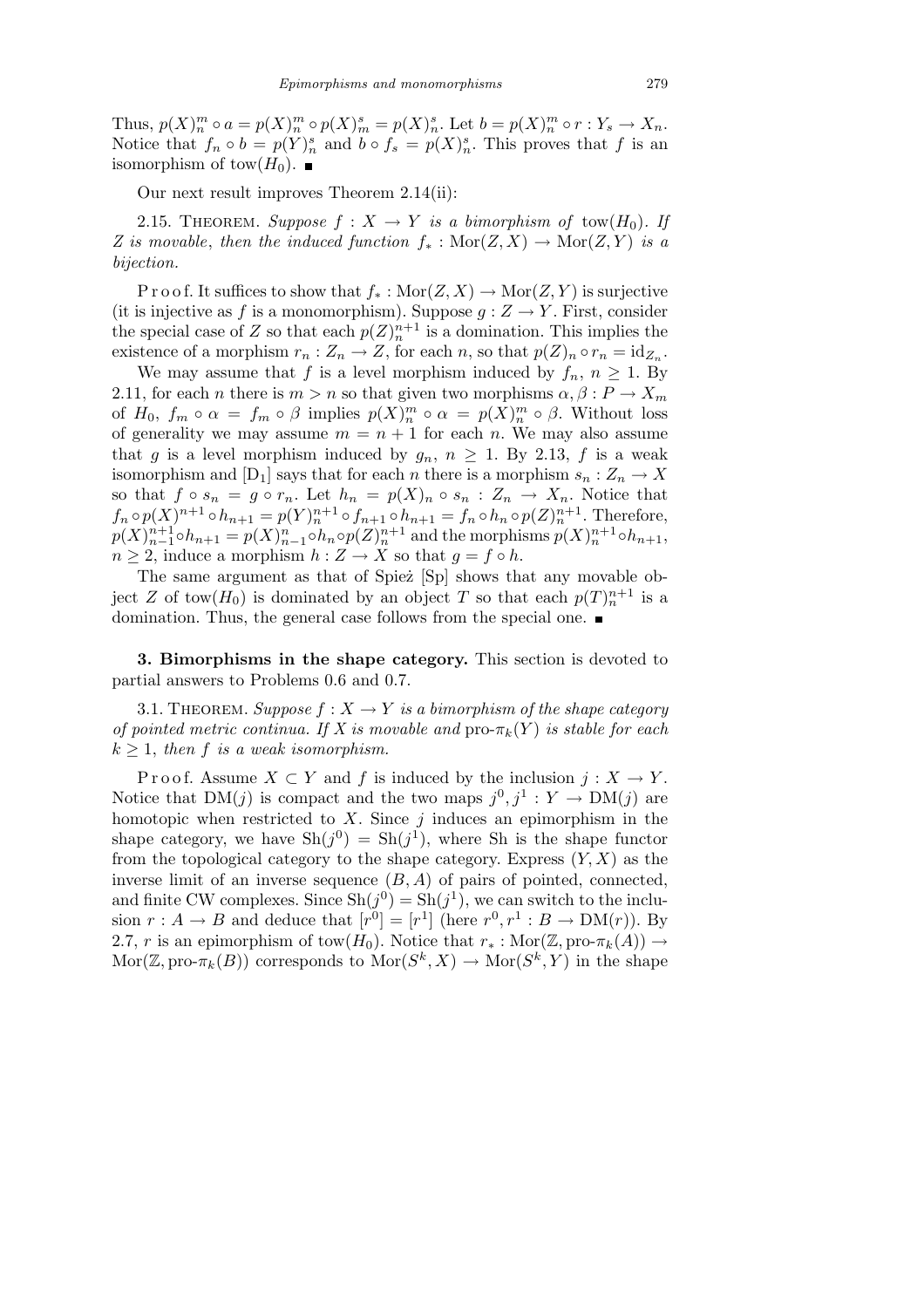category. The latter function is one-to-one as *f* is a monomorphism. By 1.7, pro- $\pi_k(r)$  is a monomorphism for each *k* and by 2.10, *r* is a weak isomorphism.  $\blacksquare$ 

3.2. COROLLARY. *Suppose*  $f : X \rightarrow Y$  *is a bimorphism of the shape category of pointed metric continua. If X is movable and Y is an FANR*, *then f is an isomorphism.*

Proof. Since  $\text{pro-} \pi_k(Y)$  is stable for each  $k \geq 1$ , 3.1 says that f is a weak isomorphism. By Theorem 6.5 of  $[D_1]$ ,  $f$  is an isomorphism.

3.3. THEOREM. *Suppose*  $(Y, X, x_0)$  *is a movable triple of metric continua. If the inclusion*  $i:(X,x_0) \to (Y,x_0)$  *is a bimorphism in the shape category of pointed metric movable continua*, *then i is a shape isomorphism.*

P r o o f. By Theorem 7.5 of  $[D-S_2]$  (see also  $[Mo-P]$ ) it suffices to show that  $i$  is a weak isomorphism. Notice that  $DM(i)$  is movable and the reasoning of 2.7 applies to prove that *i* is an epimorphism of tow $(H_0)$ . It remains to show that pro- $\pi_k(i)$  is a monomorphism for each  $k \geq 1$ . Without loss of generality we may assume that there are shape morphisms  $r_{n+1}: X_{n+1} \to X$ and  $s_{n+1}$ :  $Y_{n+1} \to Y$  so that  $p(X)_n \circ r_{n+1} = p(X)_n^{n+1}$ ,  $p(Y)_n \circ s_{n+1} =$  $p(Y)^{n+1}_{n}$ ,  $i \circ r_{n+1} = s_{n+1} \circ i_{n+1}$  for each n. If  $a \in \text{ker}(\pi_k(i_{n+1}))$ , then  $a = 0$ in  $X_n$ .

**4. Bimorphisms in the proper homotopy category.** Since there is a strong connection between the proper homotopy category and tow $(H_0)$ (see [Ed-H]), the purpose of this section is to apply the results from tow( $H_0$ ) to the proper homotopy case. The connection is realized as follows: given a locally compact CW complex *K* one constructs its end end(*K*) as  ${K - C}$ : *C* is compact in *K}*, where the bonding morphisms are induced by inclusions. In the case of *K* being connected one can express *K* as an increasing union of its compact subcomplexes  $K_n$  with  $K_n \subset \text{Int}(K_{n+1})$ . Thus, end(*K*) is equivalent in pro-*H* to an object of tow(*H*), namely  $\{K - \text{Int}(K_n)\}.$ 

A CW complex *K* is locally compact iff it is locally finite. It turns out (see [F-T-W]) that there exists a proper map  $f: K \to L$  of locally finite CW complexes which is not properly homotopic to a cellular map (one mapping the *n*th skeleton of *K* to the *n*th skeleton of *L*). To remedy this one introduces a special class of locally finite CW complexes:

4.1. Definition [F-T-W]. A CW complex *K* is called *strongly locally finite* if it can be covered by a locally finite family of its finite subcomplexes.

The next definition is a rewording of  $end(K)$  being equivalent to a tower of connected CW complexes:

4.2. Definition. A locally finite CW complex *K* is called *connected at infinity* if for each compact subset *C* of *K* there is a compact subset *D* of *K*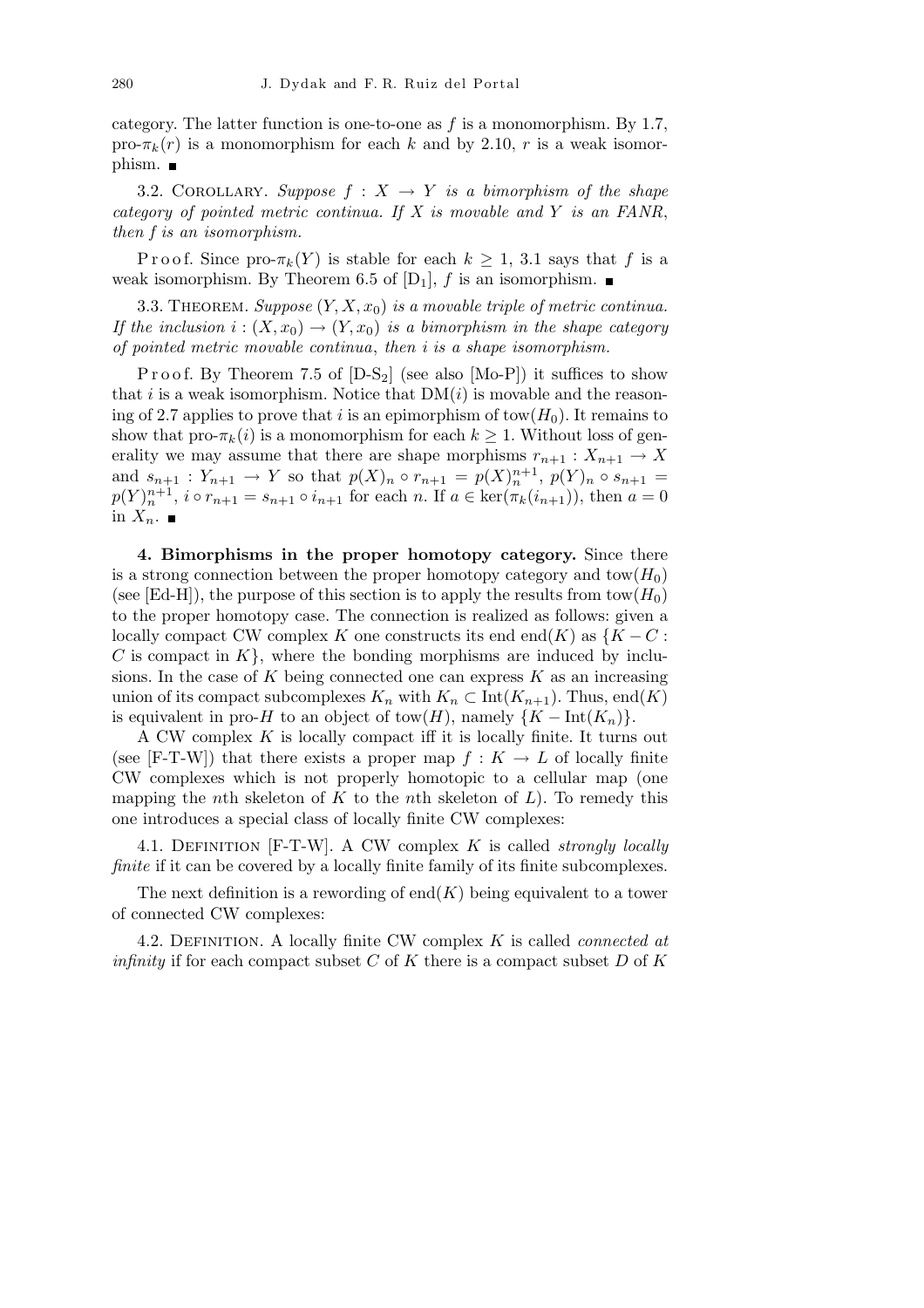which contains *C* in its interior so that  $K-D$  is contained in one component of  $K - C$ .

In the following definition we treat  $[0, \infty)$  as a CW complex with integers as vertices and  $[n, n+1]$  as 1-cells.

4.3. Definition. Suppose *K* is a locally finite CW complex. By a *ray* in *K* we mean an embedding  $r : [0, \infty) \to K$  of  $[0, \infty)$  onto a subcomplex of *K*.

Essentially, a ray is an analog of a base point.

Notice that the end( $K$ ) is not an object of pro- $H_0$ . Namely, the base points are not defined yet. The purpose of the next definition is to create an object of tow( $CW_0$ ) which is equivalent to end(*K*) in pro-*H* once the base points are forgotten.

4.4. DEFINITION. Suppose  $(K, r_K)$  is a rayed, connected, locally finite CW complex. By a *preferred end* of  $(K, r_K)$  we mean the object end $(K, r_K)$ of tow( $CW_0$ ) for which the bonding maps are inclusions and end( $K, r_K$ )<sub>n</sub> =  $(K_n \cup r_K[0,\infty), r_K(0))$  for each *n* so that the following conditions are satisfied:

(i)  $K_1 = K$ , each  $K_n$  is connected, and each  $K - \text{Int}(K_n)$  is compact,

(ii)  $K_{n+1} \subset \text{Int}(K_n)$  for each *n*,

(iii) given a compact subset *C* of *K* there is *n* such that  $C \subset K - K_n$ ,

(iv) for each *n* there is an integer  $v_n$  such that  $r_K[0, v_n] \cap K_n$  is a vertex of  $K_n$  and  $r_K[v_n, \infty) \subset K_n$ .

Notice that any two preferred ends of  $(K, r_K)$  are equivalent in tow( $H_0$ ). Therefore, one may define the *pro-homotopy groups*  $\text{pro-} \pi_n(K, r_K)$  of  $(K, r_K)$  as  $\pi_n(\text{end}(K, r_K))$  (strictly speaking, one should talk about the equivalence class of pro-groups).

4.5. LEMMA. *Suppose*  $(K, r_K)$  *is a rayed, locally finite CW complex.* 

(a) If a preferred end of  $(K, r_K)$  exists, then K is connected, connected *at infinity*, *and strongly locally finite.*

(b) *If K is connected*, *connected at infinity*, *and strongly locally finite*, *then a preferred end* end(*K,r<sub>K</sub>*) *exists. Moreover, if*  $f: (K, r_K) \rightarrow (L, r_L)$ *is a proper map and* end $(L, r_L)$  *is a preferred end of*  $(L, r_L)$ *, then one can find a preferred end* end(*K,r<sub>K</sub>*) *of* (*K,r<sub>K</sub>*) *so that*  $f(K_n) \subset L_n$  *for each n.* 

P r o o f. (a) Suppose a preferred end end $(K, r_K)$  exists so that end $(K, r_K)_n = (K_n \cup r_K[0, \infty), r_K(0))$  for each *n* and the properties in Definition 4.4 are satisfied. Since  $K = K_1$ , it is connected. Suppose C is a compact subset of *K* and choose *n* so that  $C \subset K - \text{Int}(K_n)$ . Put  $D = K - \text{Int}(K_{n+1})$  and notice that  $K - D \subset K_n$  is contained in one component of  $K - C$ . Put  $A_n = K_n - \text{Int}(K_{n+1})$  for  $n \geq 1$ . Notice that  $A_n$ ,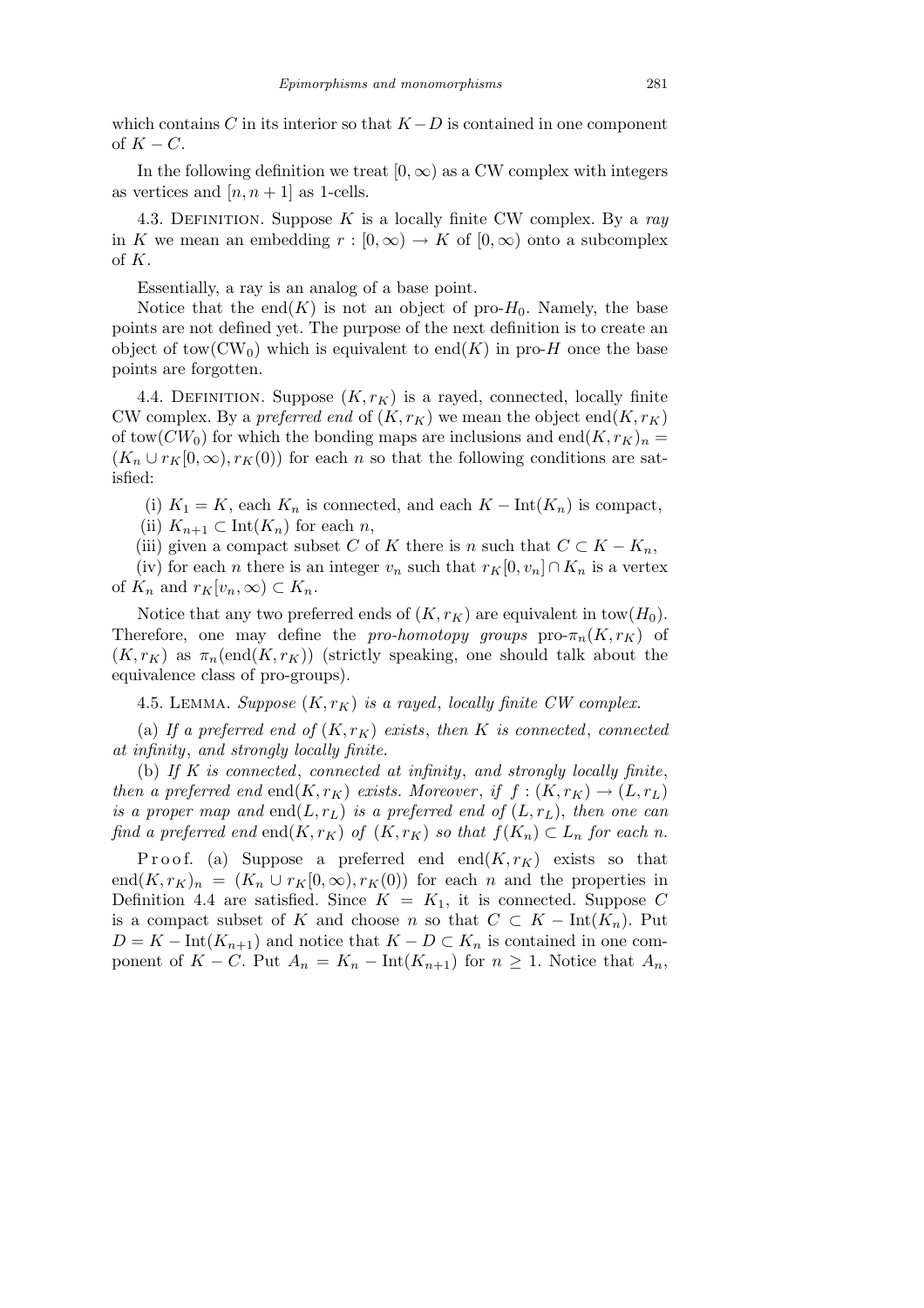$n \geq 1$ , cover *K*. Given  $x \in K$  there is a compact neighborhood *C* of  $x \in K$ . Let *m* satisfy  $C \subset K$  – Int $(K_m)$ . Notice that  $C \cap A_n = \emptyset$  for  $n \geq m+1$ .

(b) Let  $\{A_i\}_{i\geq 1}$  be a locally finite cover of K consisting of finite subcomplexes. Put  $K_1 = K$  and suppose  $K_n$  is given for some *n*. For each  $m > n$  let *B*<sup>*m*</sup> be the union of those  $A_i$  which do not intersect  $(K - \text{Int}(K_n)) \cup \bigcup_{k=1}^m A_k$ . Notice that  $K - \text{Int}(B_m)$  is compact for each *m*.

For each *m* choose the smallest integer  $w_m$  so that  $r_K(w_m) \in B_m$  and let  $C_m = B_m \cup r_K[w_m, \infty)$ . Let  $D_m$  be the component of  $r_K(w_m)$  in  $C_m$ . Notice that  $K - \text{Int}(D_m)$  is compact. Our candidate for  $K_{n+1}$  is any  $D_m$ contained in  $Int(K_n)$ . Let us show that such a  $D_m$  exists. First of all, there is an integer *p* such that  $r_K[p, \infty) \subset \text{Int}(K_n)$ . There exists an integer *q* such that  $A_m$  does not intersect  $r_K[0, p] \cup (K - \text{Int}(K_n)) \cup f^{-1}(L - \text{Int}(L_n))$  for *m* ≥ *q*. Notice that *D<sub>q</sub>* can be chosen as  $K_{n+1}$ . ■

4.6. DEFINITION.  $P_r$  is the proper homotopy category of rayed, strongly locally finite, connected CW complexes *K* connected at infinity, equipped with a ray  $r_K : [0, \infty) \to K$ . Morphisms of  $P_r$  are proper homotopy classes of ray-preserving proper maps  $f : (K, r_K) \to (L, r_L)$  (i.e.,  $f \circ r_K = r_L$ ).

4.7. DEFINITION. If  $f : (K, r_K) \to (L, r_L)$  is a ray-preserving, proper, cellular map between two rayed locally finite CW complexes, then its *mapping cylinder*  $(M, r_M)$  is defined as the quotient of the regular mapping cylinder so that  $(r_K(t), s)$  is identified with  $r_L(t)$  for all  $t \geq 0, 1 \geq s \geq 0$ .

If *f* is an inclusion, then its *double mapping cylinder*  $(DM(f), r_M)$  is defined as the quotient of the regular double mapping cylinder so that  $(r_K(t), s)$  is identified with  $(r_L(t), 0)$  for all  $t \geq 0, 1 \geq s \geq 0$ .

4.8. PROPOSITION. If  $f:(K,r_K) \to (L,r_L)$  is a ray-preserving, proper, *cellular map between two objects of Pr*, *then its mapping cylinder is an object of Pr. If f is an inclusion*, *then its double mapping cylinder is an object of*  $P_r$ *.* 

Proof. Since f is cellular, M is a connected CW complex. Since f is proper, *M* is locally finite. Let  $p : M(f) \to M$  be the projection from the regular mapping cylinder  $M(f)$  of f. Choose preferred ends end $(K, r_K)$ , end $(L, r_L)$  so that the following conditions are satisfied (see Lemma 4.5):

(i) end $(K, r_K)_n = (K_n \cup r_K[0, \infty), r_K(0))$  for each *n*,

(ii) for each *n* there is an integer  $v_n$  such that  $r_K[0, v_n] \cap K_n$  is a vertex of  $K_n$  and  $r_K[v_n, \infty) \subset K_n$ ,

(iii) end $(L, r_L)_n = (L_n \cup r_L[0, \infty), r_L(0))$  for each *n*,

(iv) for each *n* there is an integer  $w_n$  such that  $r_L[0, w_n] \cap L_n$  is a vertex of  $L_n$  and  $r_L[v_n,\infty) \subset L_n$ ,

(v)  $f(K_n)$  ⊂  $L_n$  for each *n*.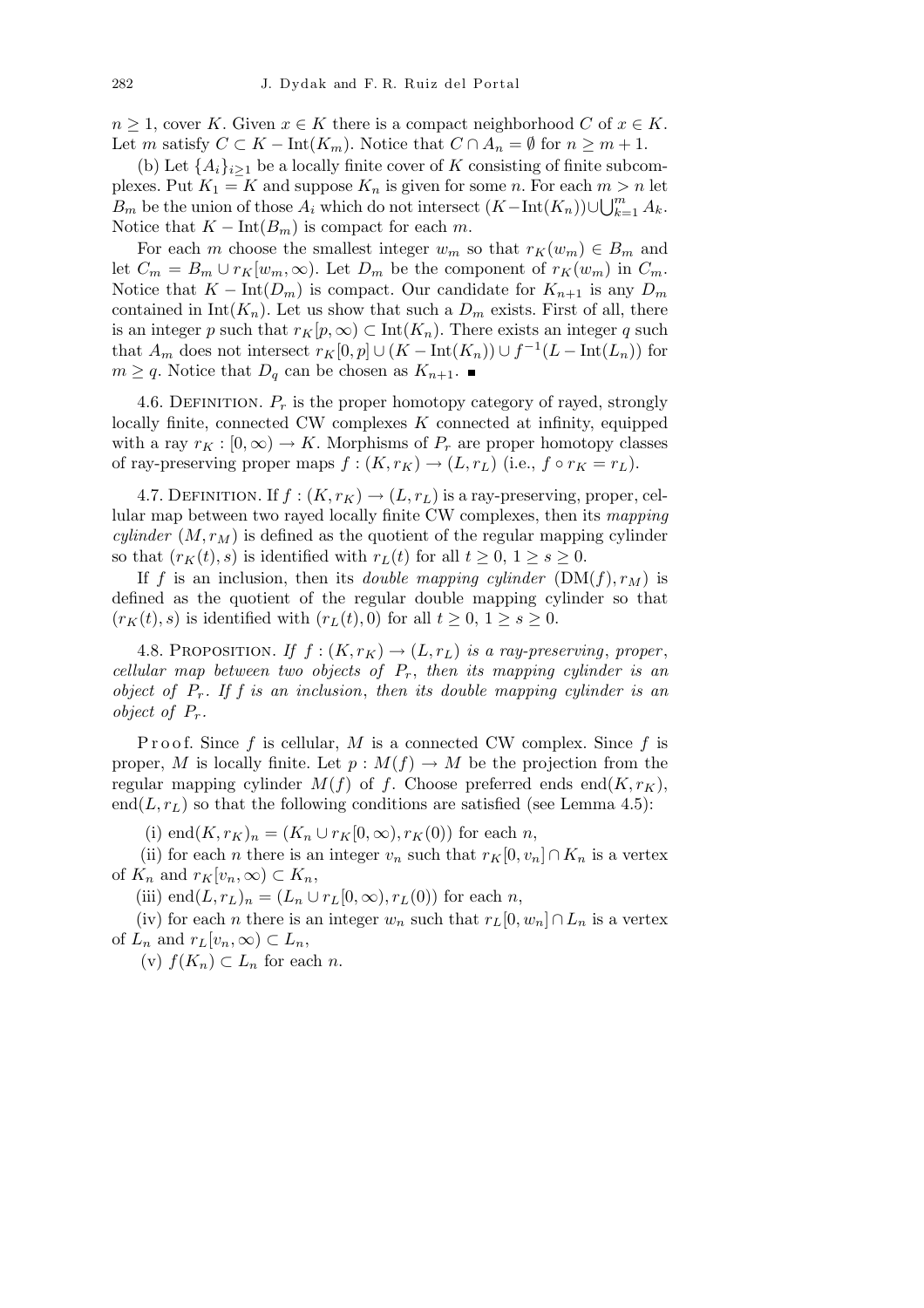Since  $f(K - Int(K_n))$  is contained in  $L - L_s$  for some *s*, we may assume that

(vi)  $f^{-1}(L_{n+1})$  ⊂ Int( $K_n$ ) for each *n*.

Indeed,  $f(K - Int(K_n)) \subset L - L_s$  implies  $f^{-1}(L_s) \subset Int(K_n)$  and one may redefine  $L_{n+1}$  as  $L_s$ .

Notice that  $w_n \leq v_n$  for each *n*. Let  $f_n : K_n \to L_n$  be induced by *f* and let  $P_n = M(f_n)$ . Let  $M_n = p(P_n)$ . Notice that  $r_M[0, w_n] \cap M_n = r_M(w_n)$  and  $r_M[w_n, \infty) \subset M_n$ . The main purpose of (vi) is to ensure  $M_{n+1} \subset \text{Int}(M_n)$ . Now, it is easy to check that  $end(M, r_M)_n = (M_n \cup r_M[0, \infty), r_L(0))$  defines a preferred end of  $(M, r_M)$ . By Lemma 4.5,  $(M, r_M)$  is an object of  $P_r$ . A similar proof works for the double mapping cylinder.

4.9. PROPOSITION. If  $f:(K,r_K) \to (L,r_L)$  is a monomorphism of  $P_r$ , *then* pro- $\pi_k(f)$  *is a monomorphism of pro-groups for each*  $k \geq 1$ *.* 

Proof. Choose preferred ends end $(K, r_K)$  of  $(K, r_K)$  and end $(L, r_L)$ of  $(L, r_L)$ . We may assume that  $f(K_n) \subset L_n$  for each *n*. Fix  $k \geq 1$  and  $m \geq 1$ . Suppose that for each  $p > m$  there is a map  $a_p : (S^k, 1) \to (K_p \cup$  $r_K[0,\infty), r_K(0)$  so that  $f \circ a_p \approx 0$  in  $L_p \cup r_L[0,\infty)$  but  $a_p$  is not nullhomotopic in  $K_m \cup r_K[0, \infty)$ . Since  $K_p$  is a deformation retract of  $K_p \cup$  $r_K[0,\infty)$ , there is a map  $b_p : (S^k,1) \to (K_p,v_p)$  ( $v_p$  being the first vertex on the ray which belongs to  $K_p$ ) so that  $f \circ b_p \approx 0$  in  $L_p$  but  $b_p$  is not null-homotopic in  $K_m$ . Define  $S$  as  $[0, \infty) \times 1 \cup \bigcup_{p>m} \{q_p\} \times S^k$  and define  $r_S : [0, \infty) \to S$  by  $r_S(t) = (t, 1)$ . Combining the maps  $b_p, p > m$ , one constructs  $b:(S, r_S) \to (K, r_K)$  so that  $f \circ b \approx f \circ c$  and  $b$  is not properly homotopic to the "constant" map *c*, a contradiction. The map  $c : (S, r_S) \rightarrow$  $(K, r_K)$  is defined by  $c({q_p} \times S^k) = v_p$  for  $p \ge 1$ .

4.10. PROPOSITION. If  $f : (K, r_K) \to (L, r_L)$  is an epimorphism of  $P_r$ , *then* end(*f*) : end(*K,r<sub>K</sub>*)  $\rightarrow$  end(*L,r<sub>L</sub>*) *is an epimorphism of* tow(*H*<sub>0</sub>)*.* 

P r o o f. First consider the case of f being an inclusion. Choose preferred ends end $(K, r_K)$  of  $(K, r_K)$  and end $(L, r_L)$  of  $(L, r_L)$ . We may assume that *K*<sup>n</sup> ⊂ *L*<sup>n</sup> for each *n* (see Lemma 4.5). By 4.8, (DM(*f*)*, r*<sub>*M*</sub>) is an object of  $P_r$ . Let  $i^0, i^1 : (L, r_L) \to (DM(f), r_M)$  be the two inclusions. Since  $i^0 \circ f$  is properly homotopic to  $i^1 \circ f$ , there is a proper homotopy  $H: L \times I \to \mathrm{DM}(f)$ joining  $i^0$  and  $i^1$ . Given  $m \geq 1$ , let  $C = L - \text{Int}(L_{m+1})$ . The image *D* of  $C \times \{0,1\} \cup (K_m \cap C) \times I$  in DM(*f*) is compact, so  $H^{-1}(D)$  is compact in  $L \times I$ . There is  $p > m$  such that  $(L_p \times I) \cap H^{-1}(D) = \emptyset$ . This means that  $H|L_p \times I: L_p \times I \to \text{DM}(j_m)$  is a homotopy joining  $i^0|L_p$  and  $i^1|L_p$ , where  $j_m: K_m \to L_m$  is the inclusion. By 2.7, the inclusion end $(K, r_K) \to$ end( $L, r_L$ ) is an epimorphism of tow( $H_0$ ).

In the general case one may assume *f* is a cellular map (see [F-T-W]) and then replace f by the inclusion  $j:(K,r_K)\to (M,r_M)$  of  $(K,r_K)$  into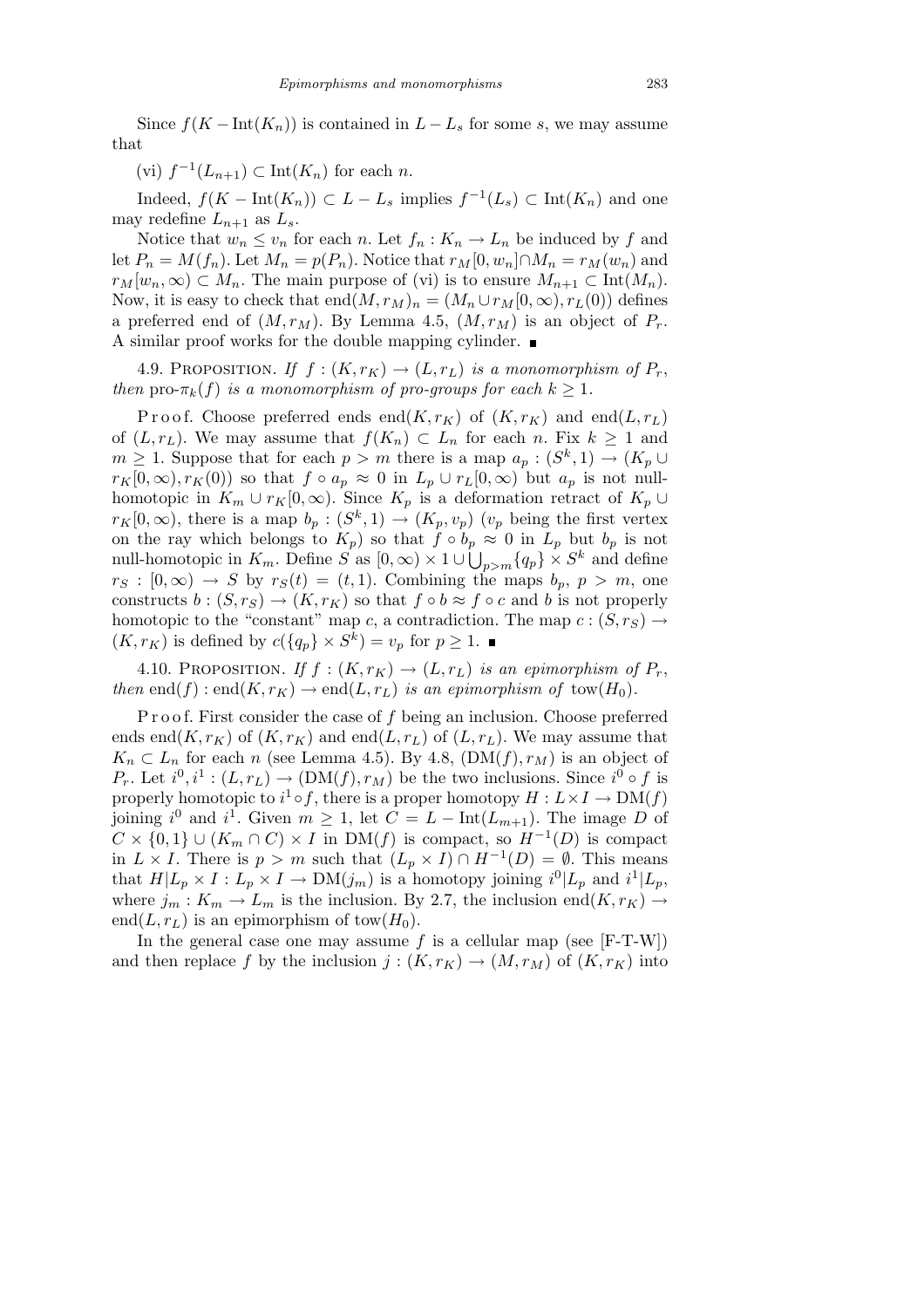the mapping cylinder of *f*. Since the inclusion  $(L, r_L) \rightarrow (M, r_M)$  is an isomorphism of  $P_r$ , it induces an isomorphism of preferred ends.  $\blacksquare$ 

4.11. COROLLARY. If  $f:(K,r_K) \to (L,r_L)$  is a bimorphism of  $P_r$ , then *f induces isomorphisms of proper homotopy groups.*

**Proof.** Use 4.9, 4.10, and 2.10.  $\blacksquare$ 

4.12. COROLLARY. If  $f:(K,r_K) \to (L,r_L)$  is a bimorphism of  $P_r$  so *that*  $dim(L)$  *is finite*, *then f is an isomorphism.* 

P r o o f. We may assume that f is a cellular map (see [F-T-W]). It suffices to show that  $f$  has a left inverse in  $P_r$ .

First, notice that  $f : (K, r_K(0)) \to (L, r_L(0))$  is an ordinary homotopy equivalence (the finitness of  $dim(L)$  is not needed here). Indeed, replace  $f$ by an inclusion and notice that the proper double mapping cylinder of *f* is equivalent to the ordinary double mapping cylinder of *f*. Thus, as in 2.7, *f* is an epimorphism of  $H_0$ . It remains to show (see  $[D_2]$ ) that  $f : (K, r_K(0)) \rightarrow$  $(L, r<sub>L</sub>(0))$  induces monomorphisms of all homotopy groups. This follows from the fact that  $\pi_m(K, r_K(0))$  can be regarded as the set of proper homotopy classes of maps  $(S_m, r_S) \to (K, r_K)$ , where  $S_m = [0, \infty) \times \{1\} \cup \{0\} \times S^m$ , 1 being the base point of the *m*-sphere  $S^m$ .

Let  $(M, r_M)$  be the mapping cylinder of  $f$ . We construct a proper map  $H_n: M \times 0 \cup (K \cup M^{(n)}) \times I \to M$  so that  $H_n|M \times 0 = id$ ,  $H_n|K \times I = id$ , and  $H_n(M^{(n)} \times 1) \subset K$ . Choose ends end $(K, r_K)$  of  $(K, r_K)$  and end $(M, r_M)$ of  $(M, r_M)$  so that  $K_m \subset M_m$  for each *m*. The map  $H_0$  is constructed by homotoping vertices in  $M_p - M_{p-1}$  to  $v_p$  inside  $M_p$ .

Suppose  $H_{n-1}$  is given. Since end $(K, r_K) \rightarrow end(M, r_M)$  induces isomorphisms of pro-homotopy groups, Lemma 8.1.2 of  $[D_1-S]$  (see p. 104) says that for each *s* there is  $p(s) > s$  such that  $\pi_n(M_{p(s)}, K_{p(s)}) \to \pi_n(M_s, K_s)$  is trivial. This allows extending  $H_{n-1}$  to  $H_n$  as follows: Given an *n*-cell  $\sigma$  of M which is not contained in *K* the homotopy  $H_{n-1}$  restricted to  $\sigma \times 0 \cup \partial \sigma \times I$ can be extended over  $\sigma \times I$  so that the image of  $\sigma \times 1$  lies in *K*. This follows from the fact that *K* is an ordinary deformation retract of *M*. However, we require this extension to be done in such a manner that its image lies in *K<sup>m</sup>* with *m* maximum possible (such an *m* obviously exists).

Let us show that  $H_n: M \times 0 \cup (K \cup M^{(n)}) \times I \to M$  obtained by pasting together such extensions is proper. It suffices to show that  $H_n^{-1}(M-\text{Int}(M_s))$ is compact for each *s*. Suppose there are infinitely many *n*-cells  $\sigma_v$ ,  $v \geq 1$ , so that  $H_n(\sigma_v \times I) \cap (M - \text{Int}(M_s)) \neq \emptyset$ . Let  $w = p(s + 1)$ . Notice that there is v so that  $H_{n-1}(\partial \sigma_v \times 1) \subset K_w$  and  $H_{n-1}(\partial \sigma_v \times I \cup \sigma_v \times 0) \subset M_w$ . Since  $\pi_n(M_w, K_w) \to \pi_n(M_{s+1}, K_{s+1})$  is trivial,  $H_n(\sigma_v \times I) \subset M_{s+1}$ , a contradiction.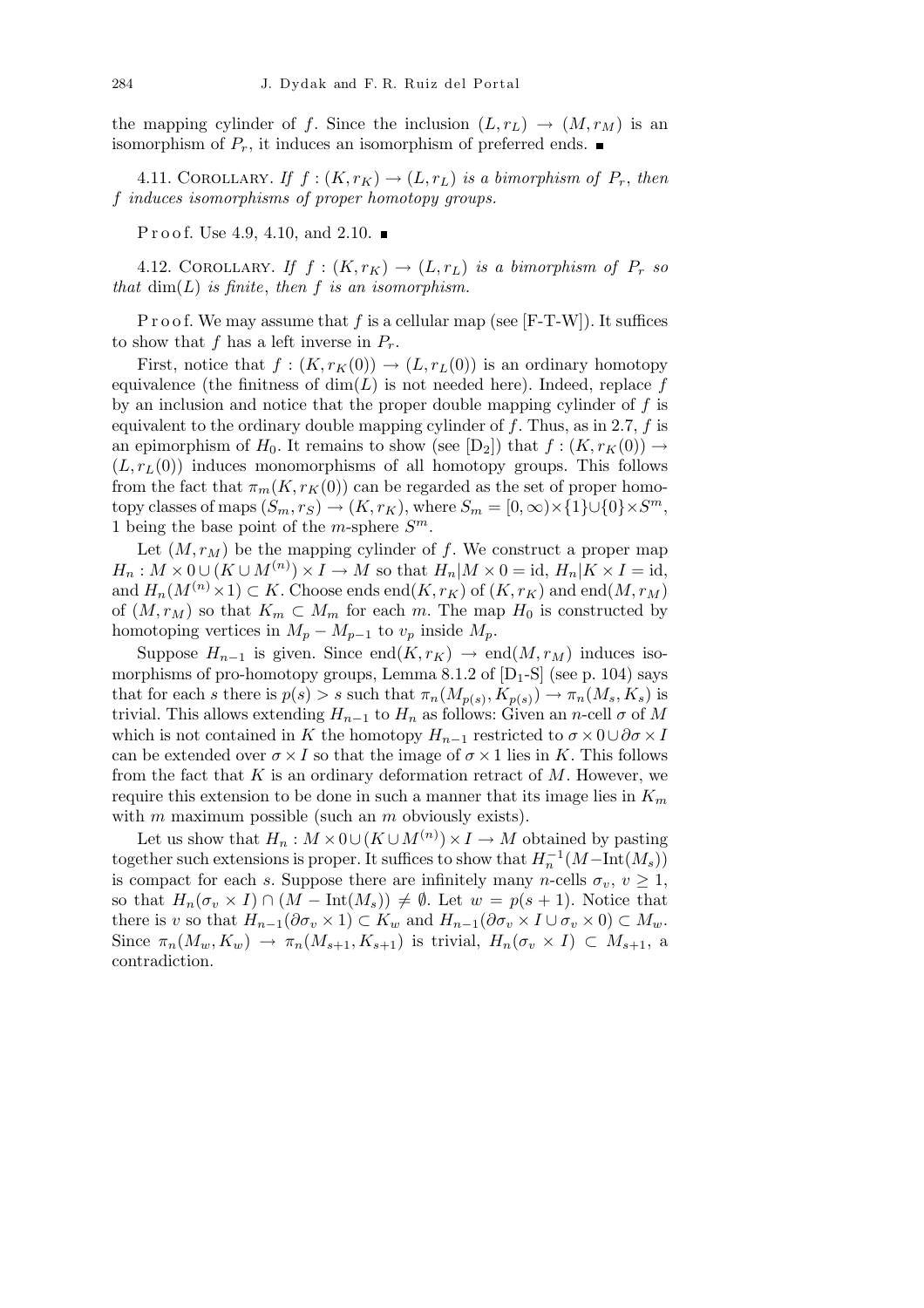Let dim(*L*) = *d*. Notice that  $H_d|L \times \{1\}$  is a left inverse of  $(K, r_K) \rightarrow$  $(M, r_M)$  in  $P_r$ .

## **References**

- [B] H. J. Baues, *Foundations of proper homotopy theory*, Draft manuscript, Max-Planck-Institut für Math., 1992.
- [Br] E. M. B r ow n, *Proper homotopy theory in simplicial complexes*, in: Topology Conference (Virginia Polytechnic Institute and State University), R. F. Dickmann Jr. and P. Fletcher (eds.), Lecture Notes in Math. 375, Springer, Berlin, 1974, 41–46.
- [C-G] C. C as a cuberta and S. G h or bal, *On homotopy epimorphisms of connective covers*, preprint, 1997.
- [D1] J. D y d a k, *The Whitehead and the Smale theorems in shape theory*, Dissertationes Math. 156 (1979).
- [D2] —, *Epimorphism and monomorphism in homotopy*, Proc. Amer. Math. Soc. 116 (1992), 1171–1173.
- [D-S1] J. D y d a k and J. S e g al, *Shape Theory*: *An Introduction*, Lecture Notes in Math. 688, Springer, Berlin, 1978.
- [D-S2] —, —, *Strong shape theory*, Dissertationes Math. 192 (1981).
- [Dy-R] E. Dyer and J. Roitberg, *Homotopy-epimorphism*, *homotopy-monomorphism and homotopy-equivalences*, Topology Appl. 46 (1992), 119–124.
- [Ed-H] D. A. Edwards and H. M. Hastings, *Čech and Steenrod Homotopy Theories with Applications to Geometric Topology*, Lecture Notes in Math. 542, Springer, Berlin, 1976.
- [En<sub>1</sub>] R. Engelking, *General Topology*, Heldermann, Berlin, 1989.
- [F-T-W] F. T. F a r r ell, L. R. T a yl o r and J. B. W a g o n e r, *The Whitehead theorem in the proper category*, Compositio Math. 27 (1973), 1–23.
	- [G] S. Ghorbal, *Epimorphisms and monomorphisms in homotopy theory*, PhD Thesis, Université Catholique de Louvain, 1996 (in French).
	- [H-R] P. Hilton and J. Roitberg, *Relative epimorphisms and monomorphisms in homotopy theory*, Compositio Math. 61 (1987), 353–367.
	- [H-W] L. Hong and S. Wenhuai, *Homotopy epimorphisms in homotopy pushbacks*, Topology Appl. 59 (1994), 159–162.
	- [M-S] S. Mardešić and J. Segal, *Shape Theory*, North-Holland, Amsterdam, 1982.
	- [Mat] M. Mather, *Homotopy monomorphisms and homotopy pushouts*, Topology Appl. 81 (1997), 159–162.
	- [Mo-P] M. A. M or on and F. R. Ruiz del Portal, *On weak shape equivalences*, ibid. 92 (1999), 225–236.
		- [Mu] G. Mukherjee, *Equivariant homotopy epimorphisms, homotopy monomorphisms and homotopy equivalences*, Bull. Belg. Math. Soc. 2 (1995), 447–461.
		- [P] T. P orter, *Proper homotopy theory*, in: Handbook of Algebraic Topology, Elsevier Science, 1995, 127–167.
		- [S] E. Spanier, *Algebraic Topology*, McGraw-Hill, New York, 1966.